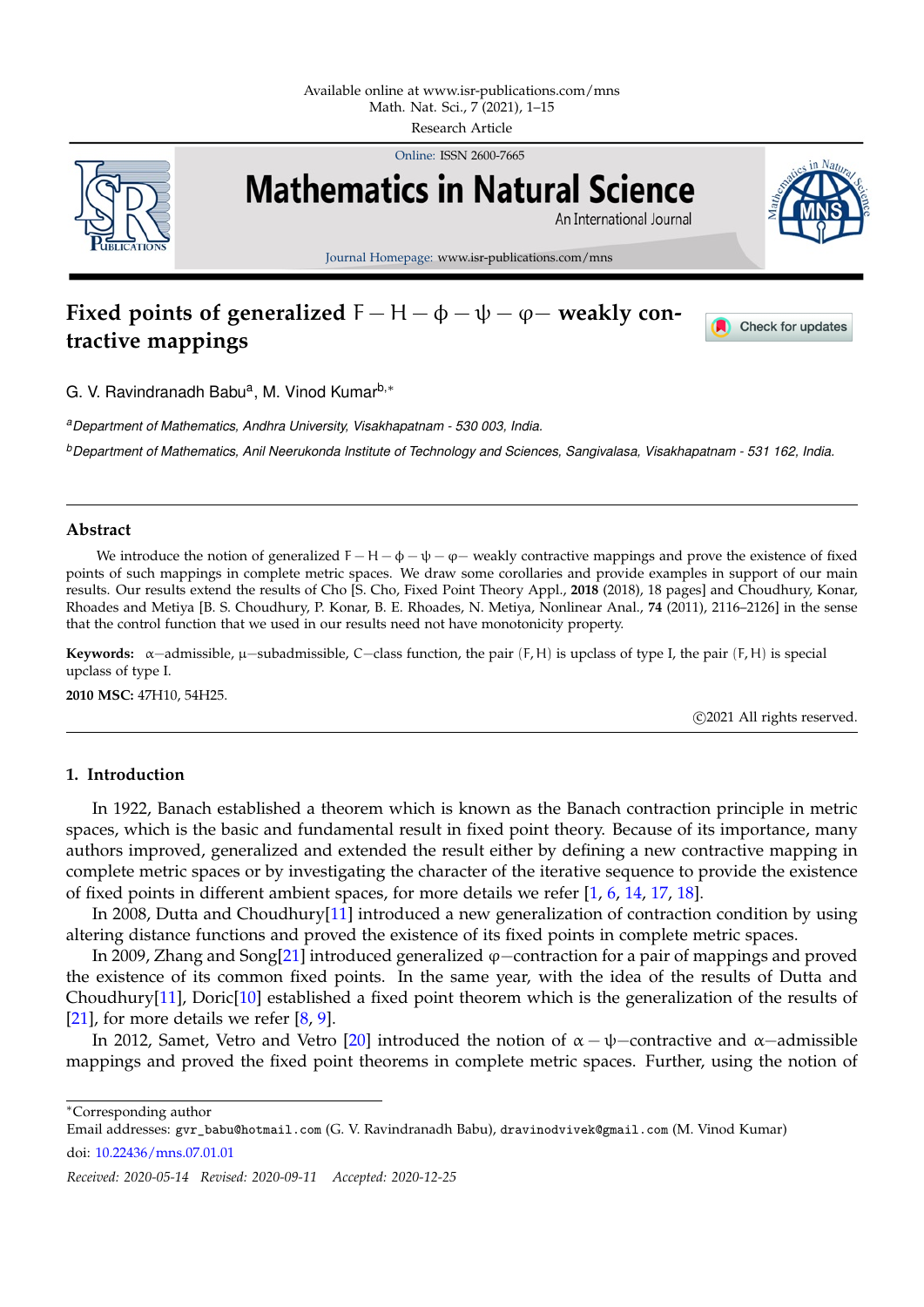α−admissible mappings many authors extended it to a pair of mappings and generalized many known fixed point theorems including the Banach contraction principle, for more details we refer [\[12,](#page-14-10) [13,](#page-14-11) [15,](#page-14-12) [16,](#page-14-13) [19\]](#page-14-14).

In 2017, Ansari, Dolicanin-Djekic, Dosenovic and Radenovic [\[3\]](#page-13-1) introduced new functions and using the concept of α−admissible and µ−subadmissible mappings they proved fixed point theorems and coupled coincidence point theorems in metric spaces, for more details we refer [\[4,](#page-13-2) [5\]](#page-13-3).

In 2018, Cho [\[7\]](#page-14-15) introduced the notion of generalized weakly contractive mappings in metric spaces and proved a fixed point theorem for generalized weakly contractive mappings in complete metric spaces, and it generalizes the results of [\[11,](#page-14-4) [21\]](#page-14-5).

Throughout this paper, we denote the real line by  $\mathbb{R}$ ,  $\mathbb{R}^+ = [0, \infty)$ , and N is the set of all natural numbers.

In this paper, motivated and inspired by the works of Cho [\[7\]](#page-14-15) and Ansari, Dolicanin-Djekic, Dosenovic and Radenovic [\[3\]](#page-13-1), we introduce the notion of generalized  $F - H - \phi - \psi - \phi$ -weakly contractive mappings in metric spaces and prove the existence of fixed points of generalized  $F - H - \phi - \psi - \phi -$ weakly contractive mappings in complete metric spaces.

In Section 2, we present basic definitions, lemmas, theorems that are needed to develop our main results, and we introduce the notion of generalized  $F - H - \phi - \psi - \phi$  –weakly contractive mappings in metric spaces. In Section 3, we prove the existence of fixed points of generalized F-H− $\phi$ - $\psi$ - $\phi$ -weakly contractive mappings in complete metric spaces and in Section 4, we draw some corollaries and provide examples to illustrate our main results.

# **2. Preliminaries**

<span id="page-1-0"></span>**Theorem 2.1** ([\[10\]](#page-14-6)). Let  $(X, d)$  be a complete metric space and  $S, T : X \rightarrow X$  be two functions such that

$$
\psi(d(Tx, Sy)) \leqslant \psi(M(x,y)) - \varphi(M(x,y)),
$$

*for all*  $x, y \in X$ *, where* 

- (i)  $\psi : \mathbb{R}^+ \to \mathbb{R}^+$  *is a continuous monotone nondecreasing function with*  $\psi(t) = 0 \iff t = 0$ .
- (ii)  $\phi : \mathbb{R}^+ \to \mathbb{R}^+$  *is a lower semicontinuous function with*  $\phi(t) = 0 \iff t = 0$ .
- (iii)  $M(x, y) = \max\{d(x, y), d(Tx, x), d(Sy, y), \frac{1}{2}\}$  $\frac{1}{2}[d(y, Tx) + d(x, Sy)]$

*Then there exists a unique point*  $u \in X$  *such that*  $Tu = u = Su$ .

In 2011, Choudhury, Konar, Rhoades and Metiya [\[9\]](#page-14-8) introduced the notion of generalized weakly contractive mapping as follows.

<span id="page-1-1"></span>**Definition 2.2** ([\[9\]](#page-14-8)). Let  $(X, d)$  be a metric space, T a self-mapping of X. We shall call T a generalized weakly contractive mapping if for any  $x, y \in X$ ,

$$
\psi(d(Tx,Ty)) \leqslant \psi(m(x,y)) - \varphi(max\{d(x,y),d(y,Ty)\}),
$$

where

- (i)  $\psi : \mathbb{R}^+ \to \mathbb{R}^+$  is a continuous monotone increasing function with  $\psi(t) = 0 \iff t = 0$ .
- (ii)  $\phi : \mathbb{R}^+ \to \mathbb{R}^+$  is a continuous function with  $\phi(t) = 0 \iff t = 0$ .
- (iii)  $m(x, y) = max{d(x, y), d(x, Tx), d(y, Ty), \frac{1}{2}}$  $\frac{1}{2}[d(x, Ty) + d(y, Tx)]$ .

<span id="page-1-2"></span>**Theorem 2.3** ([\[9\]](#page-14-8))**.** *Let* (X, d) *be a complete metric space,* T *a generalized weakly contractive self-mapping of* X*. Then* T *has a unique fixed point.*

<span id="page-1-3"></span>**Definition 2.4** ([\[20\]](#page-14-9)). Let T be a self mapping on X and let  $\alpha$  :  $X \times X \to \mathbb{R}^+$  be a function. We say that T is  $\alpha$ -admissible mapping if for any  $x, y \in X$  with  $\alpha(x, y) \geq 1 \implies \alpha(Tx, Ty) \geq 1$ .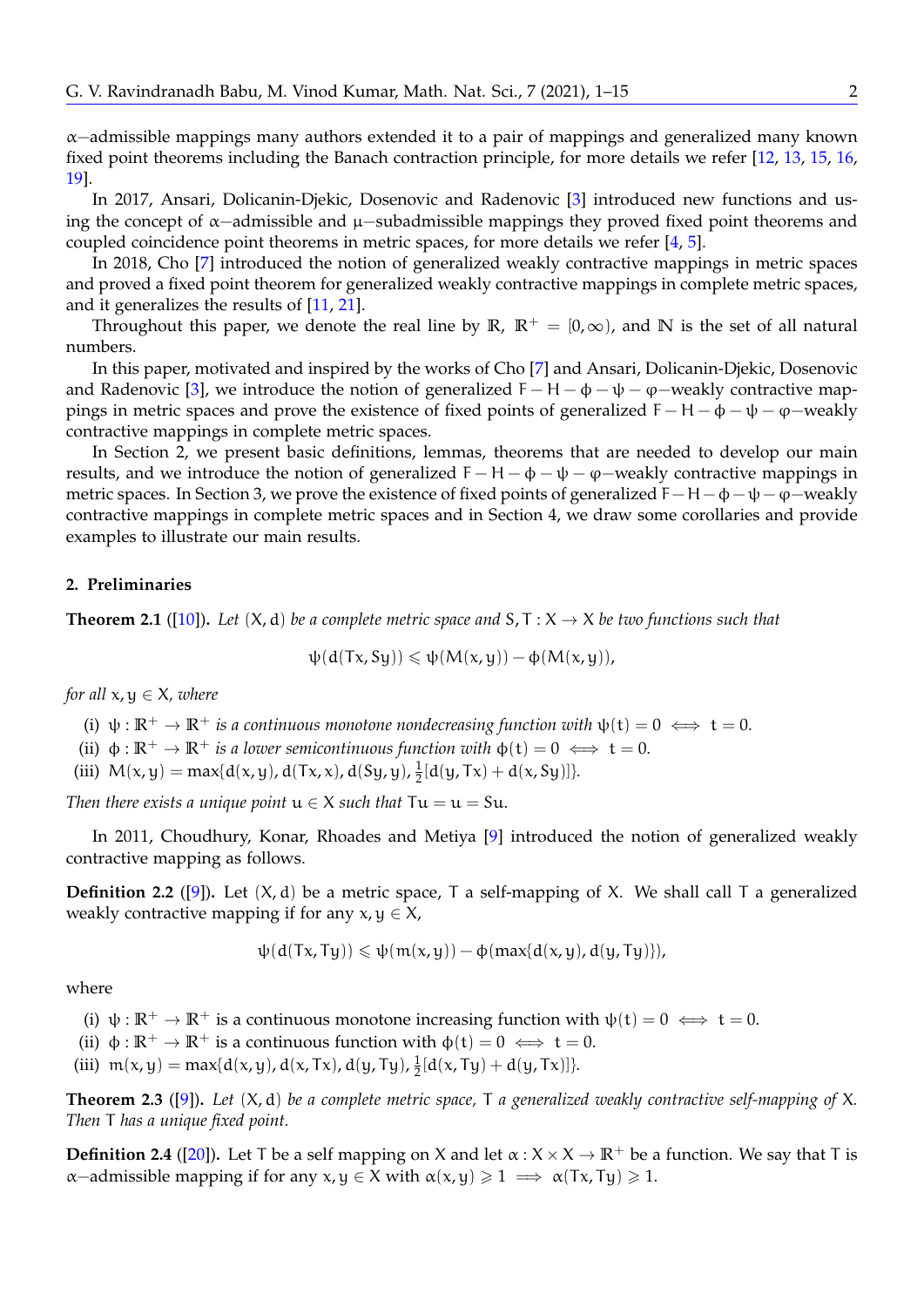<span id="page-2-0"></span>**Definition 2.5** ([\[19\]](#page-14-14)). Let T be a self mapping on X and let  $\mu$  :  $X \times X \to \mathbb{R}^+$  be a function. We say that T is µ–subadmissible mapping if for any x, y ∈ X with  $\mu(x, y) \le 1 \implies \mu(Tx, Ty) \le 1$ .

In 2014, Ansari [\[2\]](#page-13-4) introduced the concept of C−class functions and many authors proved the generalizations of many important results in fixed point theory under the consideration of C−class function as a main source.

<span id="page-2-1"></span>**Definition 2.6** ([\[2\]](#page-13-4)). A mapping  $G : \mathbb{R}^+ \times \mathbb{R}^+ \to \mathbb{R}$  is called a C−class function if it is continuous and for any  $s, t \in \mathbb{R}^+$  the function G satisfies the following conditions:

- (i)  $G(s,t) \leq s$ .
- (ii)  $G(s, t) = s$  implies that either  $s = 0$  or  $t = 0$ .

The family of all C−class functions is denoted by ζ.

The following functions belong to  $\zeta$ .

- (i)  $G(s,t) = s t$  for any  $s, t \in \mathbb{R}^+$ .
- (ii)  $G(s, t) = ks$  for any  $s, t \in \mathbb{R}^+$  where  $0 < k < 1$ .
- (iii)  $G(s,t) = \frac{s}{(1+t)^r}$  for any  $s, t \in \mathbb{R}^+$  where  $r \in \mathbb{R}^+$ .
- (iv)  $G(s, t) = s\beta(s)$  for any  $s, t \in \mathbb{R}^+$  where  $\beta : \mathbb{R}^+ \to [0, 1]$  is continuous.
- (v)  $G(s,t) = s \phi(s)$  for any  $s, t \in \mathbb{R}^+$  where  $\phi: \mathbb{R}^+ \to \mathbb{R}^+$  is continuous and  $\phi(t) = 0$  if and only if  $t = 0$ .
- (vi)  $G(s, t) = sh(s, t)$  for any  $s, t \in \mathbb{R}^+$  where  $h: \mathbb{R}^+ \times \mathbb{R}^+ \to \mathbb{R}^+$  is continuous such that  $h(s, t) < 1$  for any  $s, t \in \mathbb{R}^+$ .

<span id="page-2-2"></span>**Definition 2.7** ([\[3\]](#page-13-1)). A function  $H : \mathbb{R} \times \mathbb{R}^+ \to \mathbb{R}$  is a function of subclass of type I if it is continuous and  $x \ge 1 \implies H(1, y) \le H(x, y)$  for any  $x \in \mathbb{R}, y \in \mathbb{R}^+$ .

The following are the examples of function of subclass of type I for any  $x \in \mathbb{R}$ ,  $y \in \mathbb{R}^+$ :

- (i)  $H(x, y) = (y + l)^x, l > 1.$
- (ii)  $H(x, y) = (x + l)^y, l > 1.$
- (iii)  $H(x, y) = xu^n$ .
- (iv)  $H(x, y) = xy$ .
- (v)  $H(x, y) = y$ .

<span id="page-2-3"></span>**Definition 2.8** ([\[3\]](#page-13-1)). Let  $F: \mathbb{R}^+ \times \mathbb{R}^+ \to \mathbb{R}$  be a mapping. We say that the pair  $(F, H)$  is a upclass of type I if F is continuous, H is a function of subclass of type I and satisfies

- (i)  $0 \le x \le 1 \implies F(x,y) \le F(1,y)$ .
- (ii)  $H(1, y_1) \leq F(x, y_2) \implies y_1 \leq xy_2$  for any  $x, y, y_1, y_2 \in \mathbb{R}^+$ .

The following are the examples of function of upper class of type I for any  $x \in \mathbb{R}$ ,  $y, s, t \in \mathbb{R}^+$ :

- (i)  $H(x, y) = (y + 1)^x, 1 > 1, F(s, t) = st + 1.$
- (ii)  $H(x,y) = (x + l)^y, l > 1, F(s,t) = (1 + l)^{st}.$
- (iii)  $H(x, y) = xy^n, F(s, t) = s^n t^n.$
- (iv)  $H(x, y) = xy, F(s, t) = st.$
- (v)  $H(x, y) = y, F(s, t) = st.$

<span id="page-2-4"></span>**Definition 2.9** ([\[3\]](#page-13-1)). Let  $F: \mathbb{R}^+ \times \mathbb{R}^+ \to \mathbb{R}$  be a mapping. We say that the pair (F, H) is a special upclass of type I if F is continuous, H is a function of subclass of type I and satisfies :

- (i)  $0 \leq s \leq 1 \implies F(s,t) \leq F(1,t)$ .
- (ii)  $H(1, y) \leq F(1, t) \implies y \leq t$  for any y, s,  $t \in \mathbb{R}^+$ .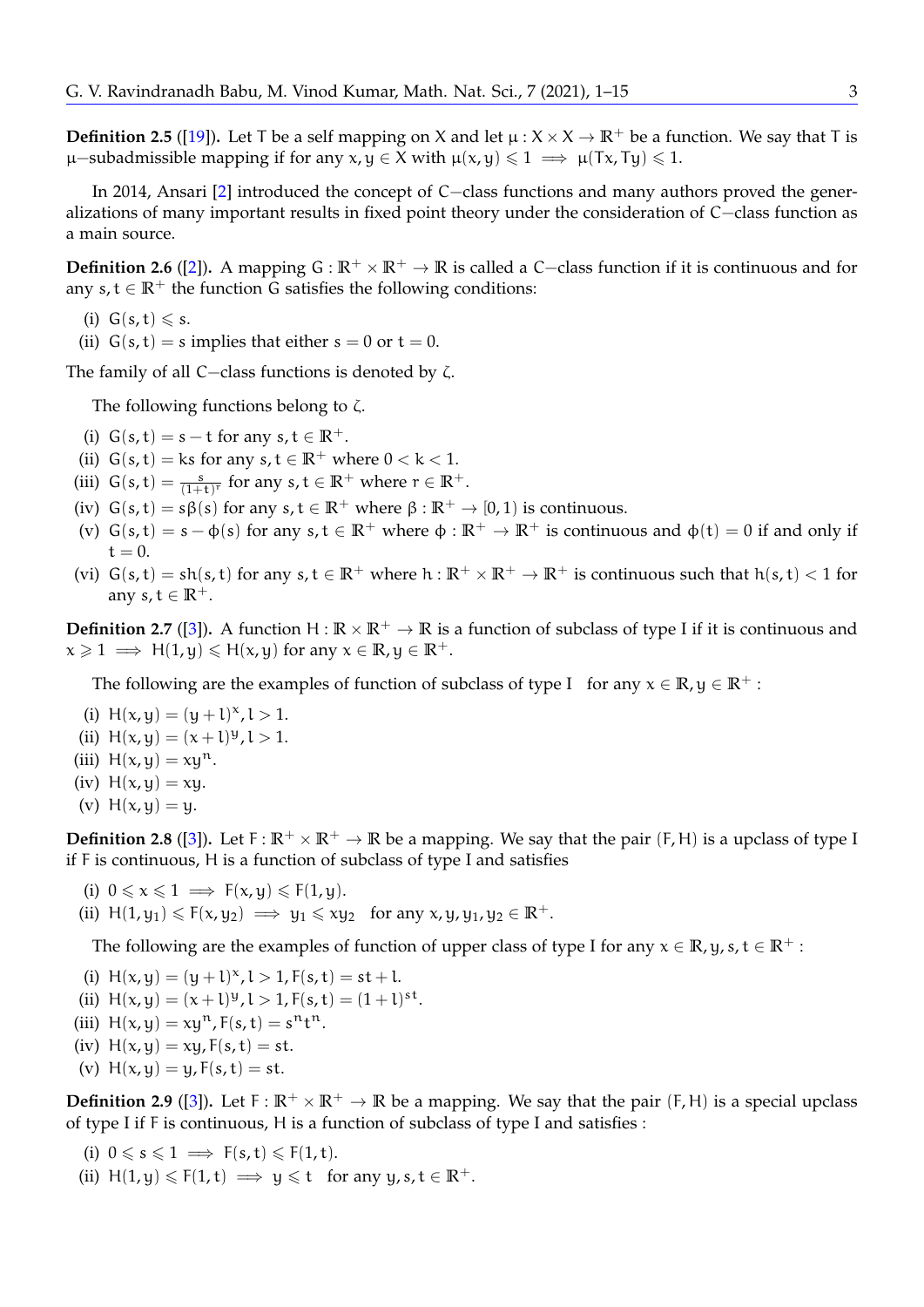The following are the examples of function of special upclass of type I for any  $x \in \mathbb{R}$ , y, s,  $t \in \mathbb{R}^+$ :

- (i)  $H(x, y) = (y^k + 1)^{x^n}, l > 1, F(s, t) = s^m t^k + l.$
- (ii)  $H(x,y) = (x^n + 1)^{y^k}, 1 > 1, F(s,t) = (1 + 1)^{s^m t^k}.$
- (iii)  $H(x, y) = x^n y^k$ ,  $F(s, t) = s^p t^k$ .
- (iv)  $H(x, y) = xy, F(s, t) = st.$
- (v)  $H(x, y) = y, F(s, t) = st.$

<span id="page-3-3"></span>*Remark* 2.10 ([\[3\]](#page-13-1))*.* Each pair (F, H) of upclass of type I is a pair (F, H) of special upclass of type I, but its converse is not true.

<span id="page-3-4"></span>**Definition 2.11** ([\[7\]](#page-14-15)). Let  $(X, d)$  be a metric space, T a self-mapping of X. Then T is called a generalized weakly contractive mapping in the sense of Cho, if for any  $x, y \in X$ ,

$$
\psi(d(Tx,Ty)+\phi(Tx)+\phi(Ty))\leqslant \psi(m(x,y,d,T,\phi))-\varphi(l(x,y,d,T,\phi)),
$$

where

- (i)  $\psi : \mathbb{R}^+ \to \mathbb{R}^+$  is a continuous function and  $\psi(t) = 0 \iff t = 0$ .
- (ii)  $\phi : \mathbb{R}^+ \to \mathbb{R}^+$  is a lower semicontinuous function and  $\phi(t) = 0 \iff t = 0$ .
- (iii)  $m(x, y, d, T, \varphi) = max{d(x, y) + \varphi(x) + \varphi(y), d(x, Tx) + \varphi(x) + \varphi(Tx), d(y, Ty) + \varphi(y) + \varphi(Ty)}$ 
	- 1  $\frac{1}{2}[d(x, Ty) + \varphi(x) + \varphi(Ty) + d(y, Tx) + \varphi(y) + \varphi(Tx)]$
- (iv)  $l(x, y, d, T, \varphi) = \max\{d(x, y) + \varphi(x) + \varphi(y), d(y, Ty) + \varphi(y) + \varphi(Ty)\}.$
- (v)  $\varphi: X \to \mathbb{R}^+$  is a lower semicontinuous function.

<span id="page-3-2"></span>**Theorem 2.12** ([\[7\]](#page-14-15))**.** *Let* X *be a complete metric space. If* T *is a generalized weakly contractive mapping, then there exists a unique*  $z \in X$  *such that*  $z = Tz$  *and*  $\varphi(z) = 0$ .

We denote  $\Psi = {\psi : \mathbb{R}^+ \to \mathbb{R}^+ | \psi \text{ is continuous and } \psi(t) = 0 \iff t = 0}.$ 

Based on the results of [\[2,](#page-13-4) [7\]](#page-14-15) and new functions of [\[3\]](#page-13-1), we introduce the notion of generalized F – H –  $\phi - \psi - \varphi$  – weakly contractive mappings in metric spaces as follows.

**Definition 2.13.** Let (X, d) be a metric space. Let G be a C−class function such that G(**R**+, **R**+) ⊆ **R**+. Let  $T: X \to X$  be a function. If there exist  $\alpha, \mu: X \times X \to \mathbb{R}^+$ ,  $F: \mathbb{R}^+ \times \mathbb{R}^+ \to \mathbb{R}$  and  $H: \mathbb{R} \times \mathbb{R}^+ \to \mathbb{R}$  such that

$$
H(\alpha(x,Tx)\alpha(y,Ty),\psi(d(Tx,Ty)+\varphi(Tx)+\varphi(Ty)))\leqslant F(\mu(x,Tx)\mu(y,Ty),G(\psi(M(x,y)),\varphi(N(x,y))))
$$
\n(2.1)

for any  $x, y \in X$ , where  $\psi, \phi \in \Psi$ ,  $\varphi : X \to \mathbb{R}^+$  is lower semicontinuous function,

$$
M(x,y) = \max\{d(x,y) + \varphi(x) + \varphi(y), d(x,Tx) + \varphi(x) + \varphi(Tx), d(y,Ty) + \varphi(y) + \varphi(Ty),
$$
  

$$
\frac{1}{2}[d(x,Ty) + \varphi(x) + \varphi(Ty) + d(y,Tx) + \varphi(y) + \varphi(Tx)]\},
$$

and

 $N(x, y) = max{d(x, y) + \varphi(x) + \varphi(y), d(y, Ty) + \varphi(y) + \varphi(Ty)}$ , then we call T is a generalized F – H –  $\varphi$  –  $\psi$  –  $\varphi$  – weakly contractive mapping.

<span id="page-3-1"></span>**Example 2.14.** Let  $X = [0, 2]$  with usual metric. We define  $H : \mathbb{R} \times \mathbb{R}^+ \to \mathbb{R}$ , F, G :  $\mathbb{R}^+ \times \mathbb{R}^+ \to \mathbb{R}$  by  $H(x, y) = \frac{xy}{2}$ ,  $F(s, t) = st$  and

<span id="page-3-0"></span>
$$
G(s,t)=\left\{\begin{array}{ll} s-t, & \text{ if } \ s\geqslant t, \\ 0, & \text{ otherwise,} \end{array}\right.
$$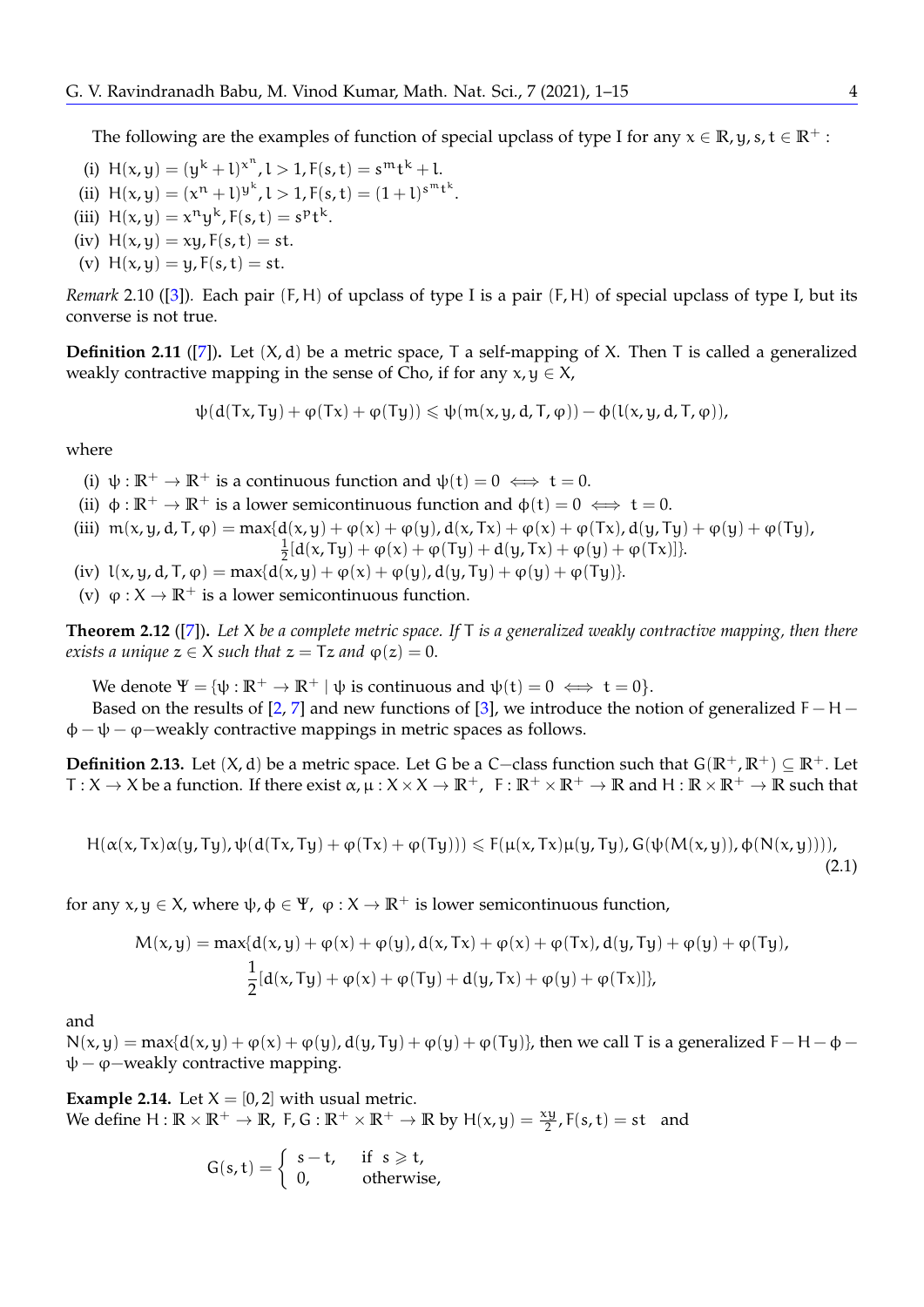for any  $x \in \mathbb{R}$ ,  $y$ ,  $s$ ,  $t \in \mathbb{R}^+$ .

We define  $\varphi: X \to \mathbb{R}^+$  by

$$
\phi(x) = \left\{ \begin{array}{ll} x, \qquad &\hbox{if } 0 \leqslant x < 1, \\ \frac{x}{4}, \qquad &\hbox{if } x \geqslant 1, \end{array} \right.
$$

for any  $x \in X$ . Clearly  $\varphi$  is lower semicontinuous.

We define  $T: X \to X$ ,  $\alpha, \mu: X \times X \to \mathbb{R}^+$  by  $T(x) = \frac{x^2}{6-x^2}$  $\frac{x}{6-2x}$ 

$$
\alpha(x,y) = \begin{cases} \frac{1}{2}, & \text{if } x \geq y, \\ 0, & \text{otherwise,} \end{cases}
$$

and

$$
\mu(x,y) = \begin{cases} \sqrt{2}, & \text{if } x \geqslant y, \\ 2, & \text{otherwise,} \end{cases}
$$

for any  $x, y \in X$ .

We define  $\psi$ ,  $\phi : \mathbb{R}^+ \to \mathbb{R}^+$  by  $\psi(t) = t$  and  $\phi(t) = \frac{t}{t+4}$  for any  $t \in \mathbb{R}^+$ . Clearly  $\psi$ ,  $\phi \in \Psi$ . Without loss of generality, we assume that  $x \geq y$ . We consider

$$
d(Tx, Ty) + \varphi(Tx) + \varphi(Ty) \le d(Tx, Ty) + Tx + Ty = 2 \quad Tx = 2 \quad \frac{x^2}{6 - 2x} = \frac{x^2}{3 - x'}
$$

and hence  $\psi(d(Tx,Ty)+\varphi(Tx)+\varphi(Ty))\leqslant \psi(\frac{x^2}{3-1})$  $\frac{x^2}{3-x}$ ) =  $\frac{x^2}{3-x}$  $\frac{x^2}{3-x}$ . Since  $x, y \in [0, 2]$  we have  $x \geqslant Tx$  and  $y \geqslant Ty$ . Therefore

$$
\alpha(x, Tx)\alpha(y, Ty)\psi(d(Tx, Ty) + \varphi(Tx) + \varphi(Ty)) \leqslant \frac{x^2}{12 - 4x},
$$

and hence

$$
H(\alpha(x, Tx)\alpha(y, Ty), \psi(d(Tx, Ty) + \varphi(Tx) + \varphi(Ty))) \leq \frac{x^2}{24 - 8x}.
$$
 (2.2)

We consider

$$
M(x,y) = \max\{d(x,y) + \varphi(x) + \varphi(y), d(x,Tx) + \varphi(x) + \varphi(Tx), d(y,Ty) + \varphi(y) + \varphi(Ty),
$$
  
\n
$$
\frac{1}{2}[d(x,Ty) + \varphi(x) + \varphi(Ty) + d(y,Tx) + \varphi(y) + \varphi(Tx)]\}
$$
  
\n
$$
\geq d(x,Tx) + \varphi(x) + \varphi(Tx)
$$
  
\n
$$
\geq \frac{d(x,Tx)}{4} + \frac{x}{4} + \frac{Tx}{4}
$$
  
\n
$$
= \frac{x}{2}.
$$

Therefore

<span id="page-4-0"></span>
$$
\psi(M(x,y)) \geqslant \psi(\frac{x}{2}) = \frac{x}{2}.
$$
\n(2.3)

We consider

$$
N(x,y) = \max\{d(x,y) + \varphi(x) + \varphi(y), d(y,Ty) + \varphi(y) + \varphi(Ty)\}
$$
  
\$\leq\$ max{d(x,y) + x + y, d(y,Ty) + y + Ty}\$  
= max{2x, 2y}  
= 2x.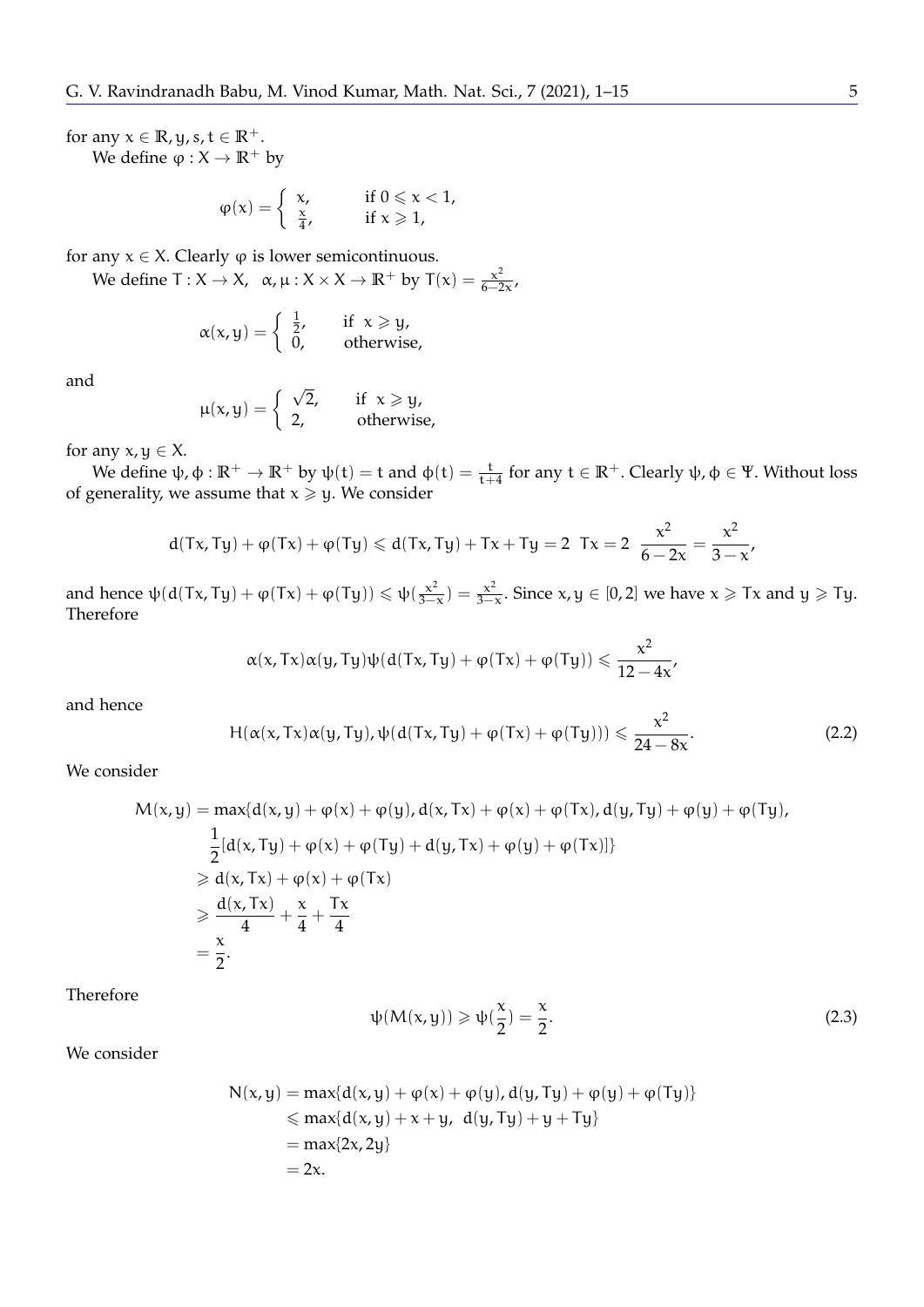Therefore

<span id="page-5-0"></span>
$$
\varphi(N(x,y)) \leq \varphi(2x) = \frac{2x}{2x+4}.
$$
\n(2.4)

From  $(2.3)$  and  $(2.4)$ , we get

$$
\psi(M(x,y)) - \phi(N(x,y)) \geq \frac{x}{2} - \frac{2x}{2x+4} = \frac{x^2}{2x+4}.
$$

We consider

$$
F(\mu(x, Tx)\mu(y, Ty), G(\psi(M(x, y)), \phi(N(x, y))))
$$
  
\n
$$
= F(\mu(x, Tx)\mu(y, Ty), \psi(M(x, y)) - \phi(N(x, y)))
$$
  
\n(since  $\psi(M(x, y)) \ge \frac{x}{2} \ge \frac{2x}{2x + 4} \ge \phi(N(x, y))))$   
\n
$$
= \mu(x, Tx)\mu(y, Ty)(\psi(M(x, y)) - \phi(N(x, y)))
$$
  
\n
$$
\ge 2 \frac{x^2}{2x + 4} = \frac{x^2}{x + 2}
$$
  
\n
$$
\ge \frac{x^2}{24 - 8x}
$$
 (since  $x \in [0, 2]$ )  
\n
$$
\ge H(\alpha(x, Tx)\alpha(y, Ty), \psi(d(Tx, Ty) + \phi(Tx) + \phi(Ty))).
$$

Therefore the inequality [\(2.1\)](#page-3-0) is satisfied.

*Remark* 2.15. In Example [2.14,](#page-3-1)  $H(1,y) = \frac{y}{2}$ ,  $F(1,t) = t$ . We observe that if  $H(1,y) \le F(1,t)$  then  $y \le 2t$  for any  $y, t \in \mathbb{R}^+$  and hence the pair  $(F, H)$  is not a special upclass of type I.

The following proposition and lemma are useful in the subsequent discussion in proving our main results.

<span id="page-5-2"></span>**Proposition 2.16.** If  $\{a_n\}$  and  $\{b_n\}$  are two real sequences,  $\{b_n\}$  is bounded, then

 $\liminf(a_n + b_n) \leqslant \liminf a_n + \limsup b_n$ .

<span id="page-5-1"></span>**Lemma 2.17** ([\[6\]](#page-14-0)). Let  $\{x_n\}$  be a sequence in X such that  $d(x_n, x_{n+1}) \to 0$  as  $n \to \infty$ . If  $\{x_n\}$  is not a Cauchy *sequence then there exists an*  $\epsilon > 0$  *and sequences of positive integers*  $\{m_k\}$  *and*  $\{n_k\}$  *with*  $m_k > n_k > k$  *such that*  $d(x_{m_k}, x_{n_k}) \geq \epsilon$ ,  $d(x_{m_k-1}, x_{n_k}) < \epsilon$  and

- (i)  $\lim_{k \to \infty} d(x_{m_k-1}, x_{n_k+1}) = \epsilon.$
- (ii)  $\lim_{k \to \infty} d(x_{m_k}, x_{n_k}) = \epsilon.$
- <sup>k</sup>→<sup>∞</sup> (iii)  $\lim_{k \to \infty} d(x_{m_k-1}, x_{n_k}) = \epsilon.$ <sup>k</sup>→<sup>∞</sup>

#### **3. Existence of fixed points**

<span id="page-5-3"></span>**Theorem 3.1.** Let  $(X, d)$  be a complete metric space. Let  $T : X \rightarrow X$  be a function such that

- (i) T *is a generalized* F  $H \phi \psi \varphi \psi$  *eakly contractive mapping.*
- (ii) T *is an* α−*admissible and* µ−*subadmissible mapping.*
- (iii) *the pair* (F, H) *is a special uplcass of type I.*
- (iv) *if*  $\{x_n\}$  *is any sequence in* X *such that*  $\alpha(x_n, x_{n+1}) \ge 1$ ,  $\mu(x_n, x_{n+1}) \le 1$  *and*  $\{x_n\} \to z$  *for any*  $n \in \mathbb{N} \cup \{0\}$ *then*  $\alpha(z, Tz) \geq 1$  *and*  $\mu(z, Tz) \leq 1$ *.*

*Assume that there exists*  $x_0 \in X$  *such that*  $\alpha(x_0, Tx_0) \geq 1$  *and*  $\mu(x_0, Tx_0) \leq 1$ *. Then there exists*  $u \in X$  *such that*  $Tu = u$  and  $\varphi(u) = 0$ . *Further, if there exists*  $y_0 \in X$  *such that*  $\alpha(y_0, Ty_0) \geq 1$  and  $\mu(y_0, Ty_0) \leq 1$ . Then there *exists*  $v \in X$  *such that*  $Tv = v$  *and*  $\varphi(v) = 0$ . In this case,  $v = u$ , that is the fixed point u is unique in this sense.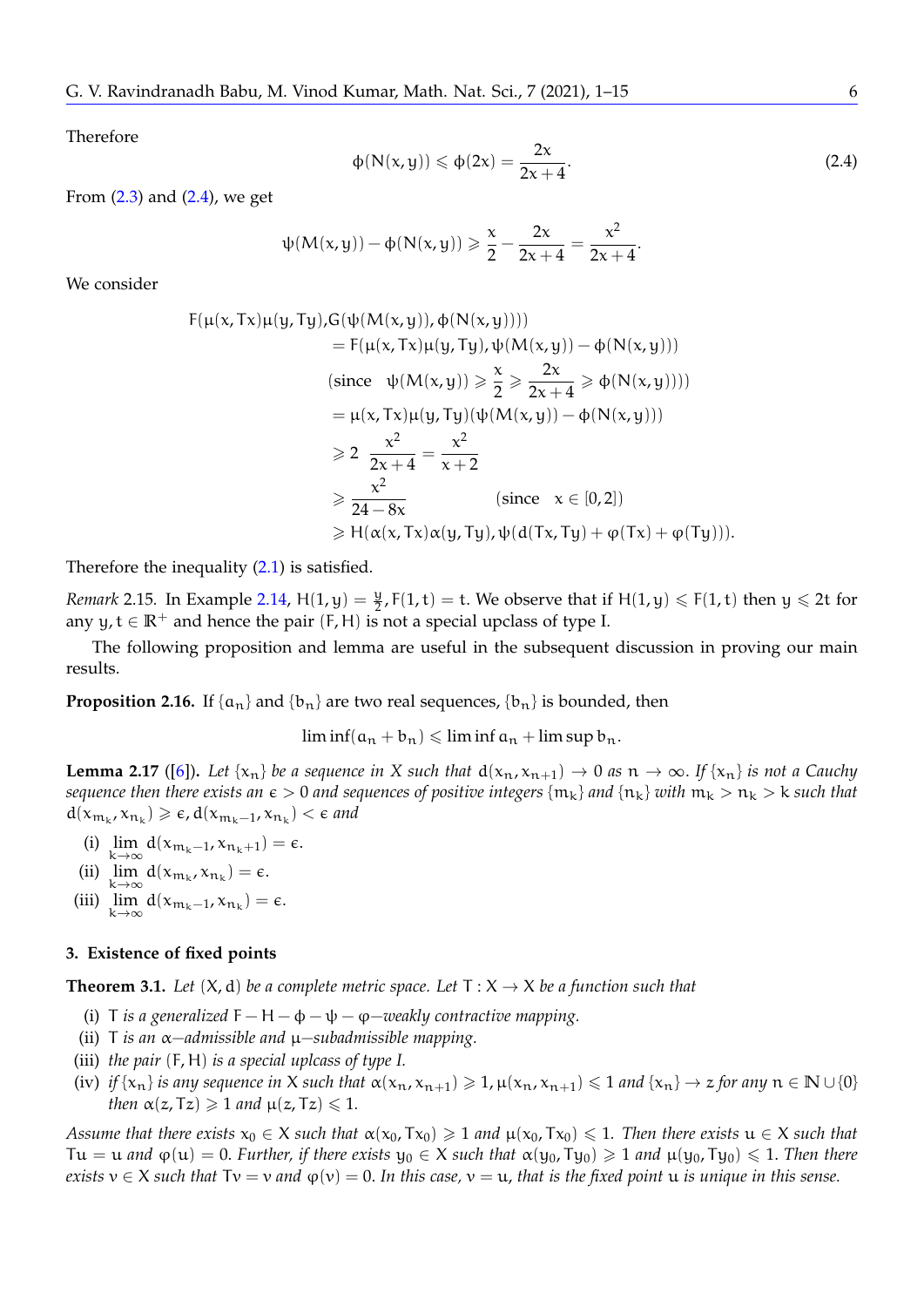*Proof.* Let  $x_0 \in X$ . We define a sequence  $\{x_n\}$  in X such that  $Tx_n = x_{n+1}$ , for any  $n \in \mathbb{N} \cup \{0\}$ . If  $x_n = x_{n+1}$ for some  $n \in \mathbb{N} \cup \{0\}$ , then  $x_n = x_{n+1} = Tx_n$ . Therefore T has a fixed point. Assume that  $x_n \neq x_{n+1}$  for any  $n \in \mathbb{N} \cup \{0\}$ . From our assumption, we have  $\alpha(x_0, x_1) \geq 1$  and  $\mu(x_0, x_1) \leq 1$ . Since T is an  $\alpha$ -admissible and  $\mu$ –subadmissible mapping, we have  $\alpha(Tx_0, Tx_1) \geq 1$  and  $\mu(Tx_0, Tx_1) \leq 1$ , that is  $\alpha(x_1, x_2) \geq 1$  and  $\mu(x_1, x_2) \leq 1$ . On continuing this process, we get

$$
\alpha(x_n, x_{n+1}) \geq 1 \text{ and } \mu(x_n, x_{n+1}) \leq 1 \quad \text{for any } n \in \mathbb{N} \cup \{0\}. \tag{3.1}
$$

We consider

$$
H(1, \psi(d(x_{n+1}, x_{n+2}) + \varphi(x_{n+1}) + \varphi(x_{n+2})))
$$
  
\n= H(1, \psi(d(Tx\_n, Tx\_{n+1}) + \varphi(Tx\_n) + \varphi(Tx\_{n+1})))  
\n
$$
\leq H(\alpha(x_n, Tx_n)\alpha(x_{n+1}, Tx_{n+1}), \psi(d(Tx_n, Tx_{n+1}) + \varphi(Tx_n) + \varphi(Tx_{n+1})))
$$
  
\n
$$
\leq F(\mu(x_n, Tx_n)\mu(x_{n+1}, Tx_{n+1}), G(\psi(M(x_n, x_{n+1})), \varphi(N(x_n, x_{n+1}))))
$$
  
\n
$$
\leq F(1, G(\psi(M(x_n, x_{n+1})), \varphi(N(x_n, x_{n+1}))))
$$
.

This imples that

<span id="page-6-0"></span>
$$
\psi(d(x_{n+1},x_{n+2}) + \phi(x_{n+1}) + \phi(x_{n+2})) \le G(\psi(M(x_n,x_{n+1})),\phi(N(x_n,x_{n+1}))).
$$
 (3.2)

We consider

$$
M(x_n, x_{n+1}) = \max\{d(x_n, x_{n+1}) + \varphi(x_n) + \varphi(x_{n+1}), d(x_n, Tx_n) + \varphi(x_n) + \varphi(Tx_n),
$$
  
\n
$$
d(x_{n+1}, Tx_{n+1}) + \varphi(x_{n+1}) + \varphi(Tx_{n+1}),
$$
  
\n
$$
\frac{1}{2}[d(x_n, Tx_{n+1}) + \varphi(x_n) + \varphi(Tx_{n+1}) + d(x_{n+1}, Tx_n) + \varphi(x_{n+1}) + \varphi(Tx_n)]\}
$$
  
\n
$$
\leq \max\{d(x_n, x_{n+1}) + \varphi(x_n) + \varphi(x_{n+1}), d(x_{n+1}, x_{n+2}) + \varphi(x_{n+1}) + \varphi(x_{n+2}),
$$
  
\n
$$
\frac{1}{2}[d(x_n, x_{n+1}) + \varphi(x_n) + \varphi(x_{n+1}) + d(x_{n+1}, x_{n+2}) + \varphi(x_{n+1}) + \varphi(x_{n+2})]\}
$$
  
\n
$$
= \max\{d(x_n, x_{n+1}) + \varphi(x_n) + \varphi(x_{n+1}), d(x_{n+1}, x_{n+2}) + \varphi(x_{n+1}) + \varphi(x_{n+2})\},
$$

and

$$
N(x_n, x_{n+1}) = \max\{d(x_n, x_{n+1}) + \varphi(x_n) + \varphi(x_{n+1}), d(x_{n+1}, Tx_{n+1}) + \varphi(x_{n+1}) + \varphi(Tx_{n+1})\}
$$
  
=  $\max\{d(x_n, x_{n+1}) + \varphi(x_n) + \varphi(x_{n+1}), d(x_{n+1}, x_{n+2}) + \varphi(x_{n+1}) + \varphi(x_{n+2})\}.$ 

Let us suppose  $d(x_n, x_{n+1}) + \varphi(x_n) + \varphi(x_{n+1}) < d(x_{n+1}, x_{n+2}) + \varphi(x_{n+1}) + \varphi(x_{n+2})$ . Then

$$
M(x_n, x_{n+1}) = N(x_n, x_{n+1}) = d(x_{n+1}, x_{n+2}) + \varphi(x_{n+1}) + \varphi(x_{n+2}).
$$

From [\(3.2\)](#page-6-0) we have

$$
\begin{aligned} \psi(d(x_{n+1},x_{n+2})+\phi(x_{n+1})+\phi(x_{n+2}))\\ &\leqslant G(\psi(d(x_{n+1},x_{n+2})+\phi(x_{n+1})+\phi(x_{n+2})),\varphi(d(x_{n+1},x_{n+2})+\phi(x_{n+1})+\phi(x_{n+2})))\\ &\leqslant \psi(d(x_{n+1},x_{n+2})+\phi(x_{n+1})+\phi(x_{n+2})). \end{aligned}
$$

Therefore

$$
G(\psi(d(x_{n+1}, x_{n+2}) + \varphi(x_{n+1}) + \varphi(x_{n+2})), \varphi(d(x_{n+1}, x_{n+2}) + \varphi(x_{n+1}) + \varphi(x_{n+2})))
$$
  
=  $\psi(d(x_{n+1}, x_{n+2}) + \varphi(x_{n+1}) + \varphi(x_{n+2})).$ 

This implies that either  $\psi(d(x_{n+1}, x_{n+2}) + \varphi(x_{n+1}) + \varphi(x_{n+2})) = 0$  or  $\phi(d(x_{n+1}, x_{n+2}) + \varphi(x_{n+1}) +$  $\varphi(x_{n+2}) = 0$ . Therefore  $d(x_{n+1}, x_{n+2}) + \varphi(x_{n+1}) + \varphi(x_{n+2}) = 0$ . Hence  $x_{n+1} = x_{n+2}$  and  $\varphi(x_{n+1}) = 0$ .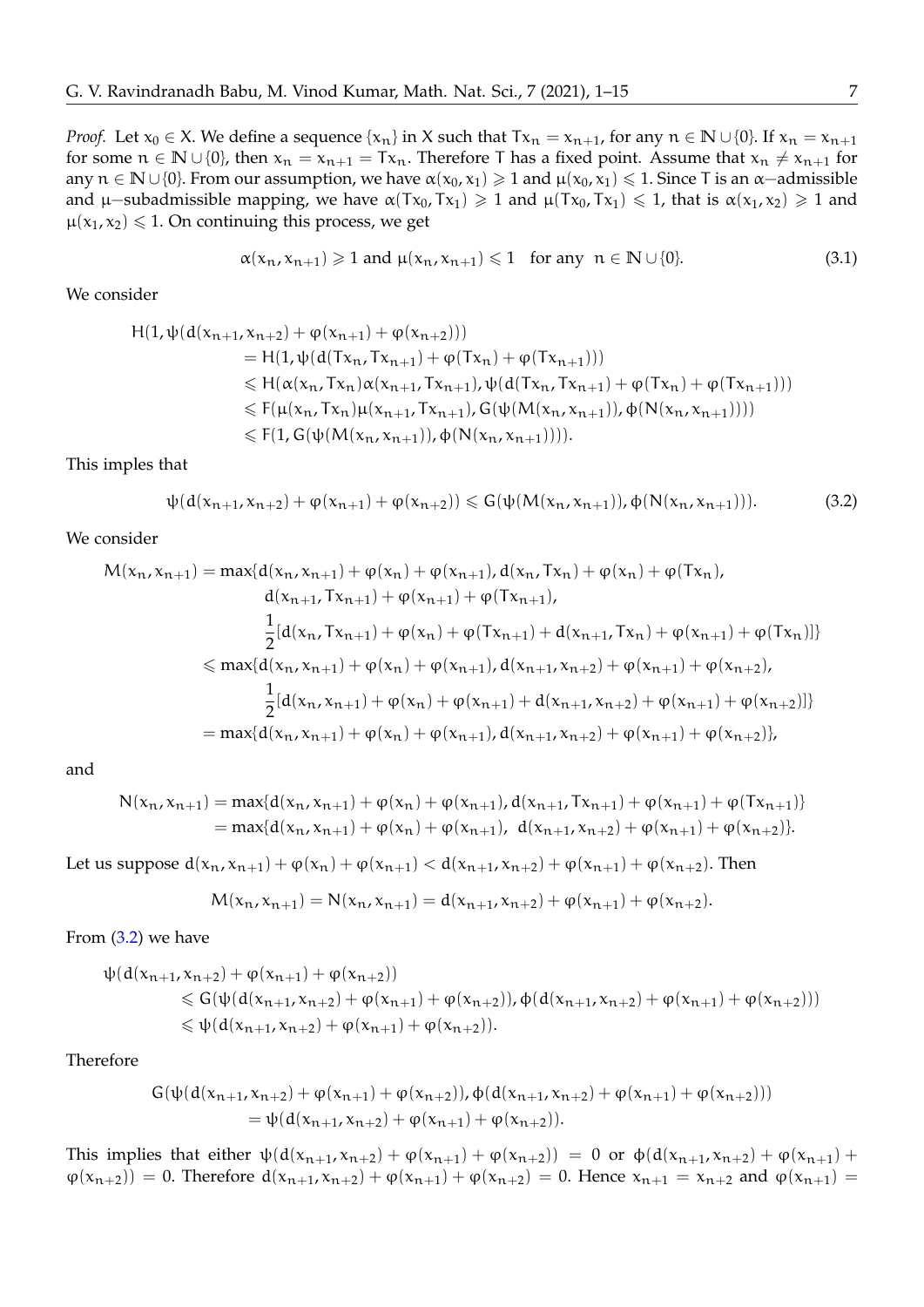$\varphi(x_{n+2}) = 0$ , a contradiction. Therefore  $M(x_n, x_{n+1}) = N(x_n, x_{n+1}) = d(x_n, x_{n+1}) + \varphi(x_n) + \varphi(x_{n+1})$ . Let  $d_n = d(x_n, x_{n+1}) + \varphi(x_n) + \varphi(x_{n+1})$ . Then  $d_n \ge d_{n+1}$  and hence the sequence  $\{d_n\}$  is a decreasing sequence. Let  $\lim_{n \to \infty} d_n = r$ . From [\(3.2\)](#page-6-0) we have  $\psi(d_{n+1}) \leq G(\psi(d_n), \phi(d_n))$ . On applying limits as  $n \to \infty$ , we get  $\psi(r) \leq G(\psi(r), \phi(r)) \leq \psi(r)$  and hence  $G(\psi(r), \phi(r)) = \psi(r)$ . This implies that either  $\psi(r) = 0$  or  $\phi(r) = 0$  and hence  $r = 0$ . Therefore

$$
\begin{cases}\n\lim_{n \to \infty} d_n = \lim_{n \to \infty} [d(x_n, x_{n+1}) + \varphi(x_n) + \varphi(x_{n+1})] = 0. \\
\text{That is, } \lim_{n \to \infty} d(x_n, x_{n+1}) = 0 \quad \text{and} \quad \lim_{n \to \infty} \varphi(x_n) = 0.\n\end{cases}
$$
\n(3.3)

We now show that the sequence  $\{x_n\}$  is a Cauchy sequence. Suppose that the sequence  $\{x_n\}$  is not a Cauchy sequence. Then there exists  $\epsilon > 0$  and two subsequences  $\{x_{n_k}\}$  and  $\{x_{m_k}\}$  of  $\{x_n\}$  with  $m_k > n_k > k$  such that  $d(x_{m_k}, x_{n_k}) \geq \varepsilon$  and  $d(x_{m_k-1}, x_{n_k}) < \varepsilon$ . By Lemma [2.17](#page-5-1) we have

$$
\lim_{k \to \infty} d(x_{m_k}, x_{n_k}) = \epsilon. \tag{3.4}
$$

By using the triangle inequality we have

$$
\varepsilon \leqslant d(x_{m_k},x_{n_k}) \leqslant d(x_{m_k},x_{n_k+1})+d(x_{n_k+1},x_{n_k}).
$$

Now by applying Proposition [2.16](#page-5-2) with  $a_k = d(x_{m_k}, x_{n_k+1})$  and  $b_k = d(x_{n_k+1}, x_{n_k})$  we have

<span id="page-7-0"></span>
$$
\epsilon \leq \liminf_{k \to \infty} d(x_{m_k}, x_{n_k+1}). \tag{3.5}
$$

Now by applying the triangle inequality we have

$$
d(\mathbf{x}_{\mathfrak{m}_k},\mathbf{x}_{\mathfrak{n}_k+1})\leqslant d(\mathbf{x}_{\mathfrak{m}_k},\mathbf{x}_{\mathfrak{n}_k})+d(\mathbf{x}_{\mathfrak{n}_k},\mathbf{x}_{\mathfrak{n}_k+1}).
$$

On applying limit superior as  $k \to \infty$  we get

<span id="page-7-1"></span>
$$
\limsup_{k \to \infty} d(x_{m_k}, x_{n_k+1}) \le \epsilon.
$$
\n(3.6)

From  $(3.5)$  and  $(3.6)$  we get

$$
\varepsilon \leqslant \liminf_{k \to \infty} d(x_{m_k}, x_{n_k+1}) \leqslant \limsup_{k \to \infty} d(x_{m_k}, x_{n_k+1}) \leqslant \varepsilon.
$$

Therefore

$$
\lim_{k \to \infty} d(x_{m_k}, x_{n_k+1}) = \epsilon. \tag{3.7}
$$

By applying the triangle inequality we have

$$
\varepsilon \leqslant d(x_{m_k},x_{n_k}) \leqslant d(x_{m_k},x_{m_k+1})+d(x_{m_k+1},x_{n_k}).
$$

Now by applying Proposition [2.16](#page-5-2) with  $a_k = d(x_{m_k+1}, x_{n_k})$  and  $b_k = d(x_{m_k}, x_{m_k+1})$  we have

<span id="page-7-2"></span>
$$
\epsilon \leq \liminf_{k \to \infty} d(x_{m_k+1}, x_{n_k}). \tag{3.8}
$$

By the triangle inequality we have

$$
d(\boldsymbol{\mathrm{x}}_{m_k+1},\boldsymbol{\mathrm{x}}_{n_k}) \leqslant d(\boldsymbol{\mathrm{x}}_{m_k+1},\boldsymbol{\mathrm{x}}_{m_k})+d(\boldsymbol{\mathrm{x}}_{m_k},\boldsymbol{\mathrm{x}}_{n_k}).
$$

On applying limit superior as  $k \to \infty$  we get

<span id="page-7-3"></span>
$$
\limsup_{k \to \infty} d(x_{m_k + 1}, x_{n_k}) \le \epsilon.
$$
\n(3.9)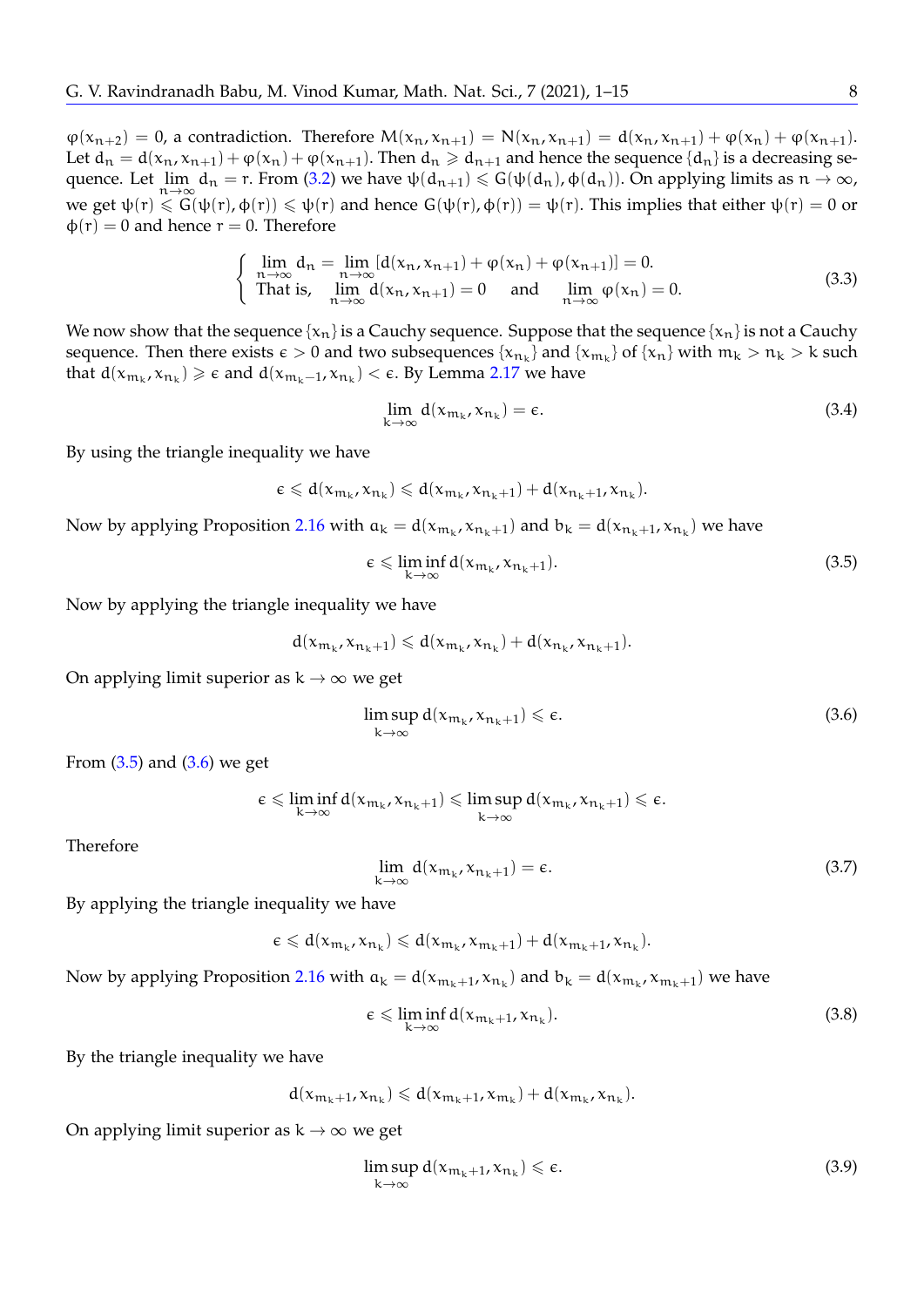From  $(3.8)$  and  $(3.9)$  we get

$$
\varepsilon \leqslant \liminf_{k \to \infty} d(x_{m_k + 1}, x_{n_k}) \leqslant \limsup_{k \to \infty} d(x_{m_k + 1}, x_{n_k}) \leqslant \varepsilon.
$$

Therefore

$$
\lim_{k \to \infty} d(x_{m_k+1}, x_{n_k}) = \epsilon.
$$
\n(3.10)

We have

$$
\varepsilon \leqslant d(x_{m_k},x_{n_k}) \leqslant d(x_{m_k},x_{m_k+1})+d(x_{m_k+1},x_{n_k+1})+d(x_{n_k+1},x_{n_k}).
$$

Now by applying Proposition [2.16](#page-5-2) with  $a_k = d(x_{m_k+1}, x_{n_k+1})$  and  $b_k = d(x_{m_k}, x_{m_k+1}) + d(x_{n_k+1}, x_{n_k})$ we have

<span id="page-8-0"></span>
$$
\epsilon \leq \liminf_{k \to \infty} d(x_{m_k+1}, x_{n_k+1}). \tag{3.11}
$$

Also, we have

$$
d(\boldsymbol{\mathrm{x}}_{m_k+1},\boldsymbol{\mathrm{x}}_{n_k+1}) \leqslant d(\boldsymbol{\mathrm{x}}_{m_k+1},\boldsymbol{\mathrm{x}}_{n_k}) + d(\boldsymbol{\mathrm{x}}_{n_k},\boldsymbol{\mathrm{x}}_{n_k+1}).
$$

On applying limit superior as  $k \rightarrow \infty$  we get

<span id="page-8-1"></span>
$$
\limsup_{k \to \infty} d(x_{m_k+1}, x_{n_k+1}) \le \epsilon.
$$
\n(3.12)

From [\(3.11\)](#page-8-0) and [\(3.12\)](#page-8-1) we get

$$
\varepsilon\leqslant \liminf_{k\to\infty} d(\textbf{x}_{\mathfrak{m}_k+1},\textbf{x}_{\mathfrak{n}_k+1})\leqslant \limsup_{k\to\infty} d(\textbf{x}_{\mathfrak{m}_k+1},\textbf{x}_{\mathfrak{n}_k+1})\leqslant \varepsilon.
$$

Therefore

$$
\lim_{k \to \infty} d(x_{m_k+1}, x_{n_k+1}) = \epsilon. \tag{3.13}
$$

We consider

$$
H(1, \psi(d(x_{m_k+1}, x_{n_k+1}) + \varphi(x_{m_k+1}) + \varphi(x_{n_k+1}))
$$
  
\n= H(1, \psi(d(Tx\_{m\_k}, Tx\_{n\_k}) + \varphi(Tx\_{m\_k}) + \varphi(Tx\_{n\_k}))  
\n
$$
\leq H(\alpha(x_{m_k}, Tx_{m_k})\alpha(x_{n_k}, Tx_{n_k}), \psi(d(Tx_{m_k}, Tx_{n_k}) + \varphi(Tx_{m_k}) + \varphi(Tx_{n_k})))
$$
  
\n
$$
\leq F(\mu(x_{m_k}, Tx_{m_k})\mu(x_{n_k}, Tx_{n_k}), G(\psi(M(x_{m_k}, x_{n_k})), \varphi(N(x_{m_k}, x_{n_k}))))\n
$$
\leq F(1, G(\psi(M(x_{m_k}, x_{n_k})), \varphi(N(x_{m_k}, x_{n_k}))))).
$$
$$

This imples that

<span id="page-8-2"></span>
$$
\psi(d(x_{m_k+1}, x_{n_k+1}) + \varphi(x_{m_k+1}) + \varphi(x_{n_k+1})) \n\leq G(\psi(M(x_{m_k}, x_{n_k}), \varphi(N(x_{m_k}, x_{n_k})))).
$$
\n(3.14)

We now consider

$$
M(x_{m_k}, x_{n_k}) = \max\{d(x_{m_k}, x_{n_k}) + \varphi(x_{m_k}) + \varphi(x_{n_k}), d(x_{m_k}, Tx_{m_k}) + \varphi(x_{m_k}) + \varphi(Tx_{m_k}),
$$
  
\n
$$
d(x_{n_k}, Tx_{n_k}) + \varphi(x_{n_k}) + \varphi(Tx_{n_k}),
$$
  
\n
$$
\frac{1}{2}[d(x_{m_k}, Tx_{n_k}) + \varphi(x_{m_k}) + \varphi(Tx_{n_k}) + d(x_{n_k}, Tx_{m_k}) + \varphi(x_{n_k}) + \varphi(Tx_{m_k})]\}
$$
  
\n
$$
= \max\{d(x_{m_k}, x_{n_k}) + \varphi(x_{m_k}) + \varphi(x_{n_k}), d(x_{m_k}, x_{m_k+1}) + \varphi(x_{m_k}) + \varphi(x_{m_k+1}),
$$
  
\n
$$
d(x_{n_k}, x_{n_k+1}) + \varphi(x_{n_k}) + \varphi(x_{n_k+1}),
$$
  
\n
$$
\frac{1}{2}[d(x_{m_k}, x_{n_k+1}) + \varphi(x_{m_k}) + \varphi(x_{n_k+1}) + d(x_{n_k}, x_{m_k+1}) + \varphi(x_{n_k}) + \varphi(x_{m_k+1})]\},
$$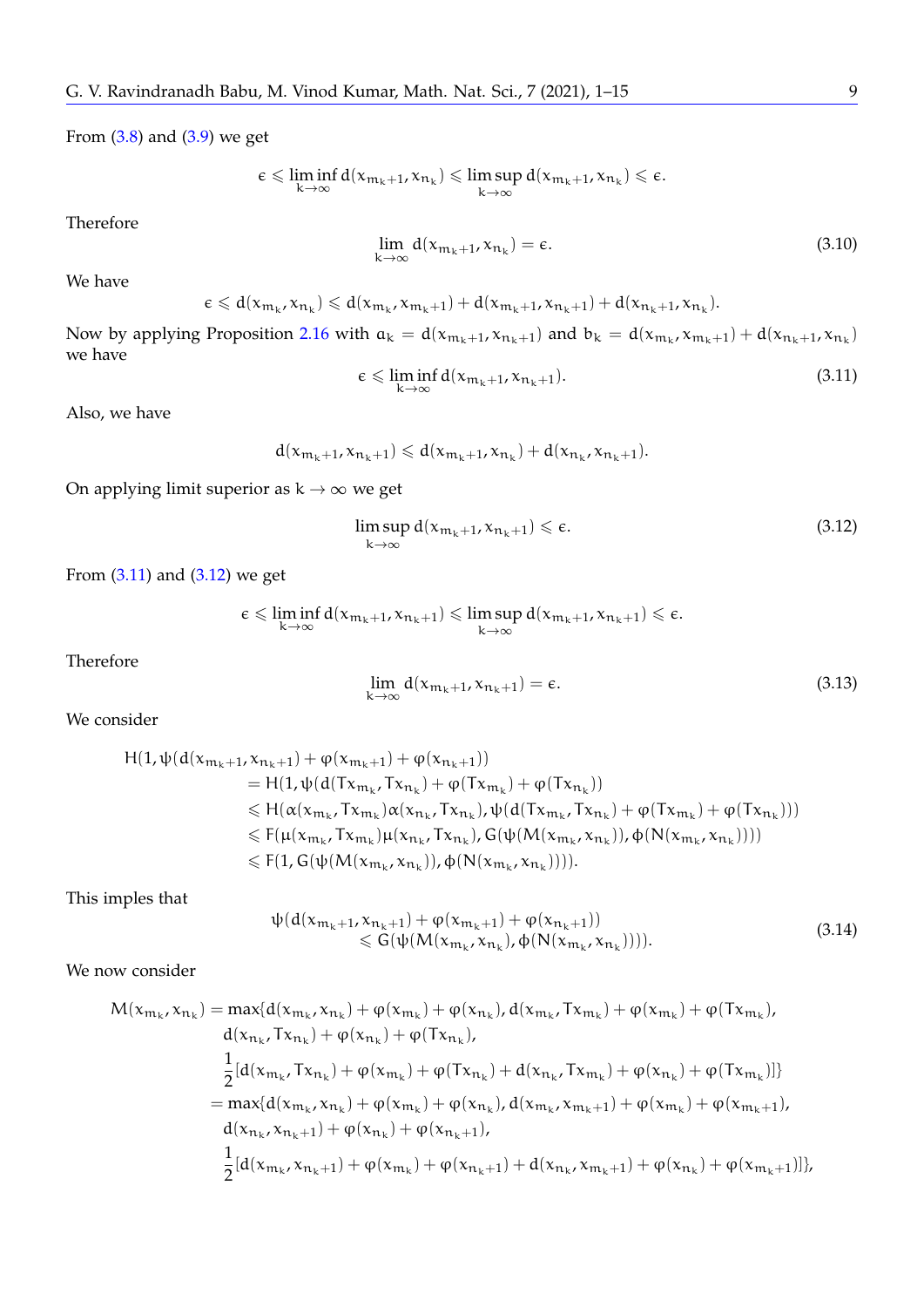and

$$
N(x_{m_k}, x_{n_k}) = \max\{d(x_{m_k}, x_{n_k}) + \varphi(x_{m_k}) + \varphi(x_{n_k}), d(x_{n_k}, Tx_{n_k}) + \varphi(x_{n_k}) + \varphi(Tx_{n_k})\}
$$
  
=  $\max\{d(x_{m_k}, x_{n_k}) + \varphi(x_{m_k}) + \varphi(x_{n_k}), d(x_{n_k}, x_{n_k+1}) + \varphi(x_{n_k}) + \varphi(x_{n_k+1})\}.$ 

On applying limits as  $k \rightarrow \infty$ , we get

$$
\lim_{k \to \infty} M(x_{m_k}, x_{n_k}) = \varepsilon = \lim_{k \to \infty} N(x_{m_k}, x_{n_k}).
$$

On applying limits as  $k \to \infty$  to the equation [\(3.14\)](#page-8-2), we get

$$
\psi(\varepsilon) \leqslant G(\psi(\varepsilon), \varphi(\varepsilon)) \leqslant \psi(\varepsilon)
$$

and hence  $\epsilon = 0$ , a contradiction. Therefore the sequence { $x_n$ } is a Cauchy sequence.

Since X is complete, there exists  $u \in X$  such that  $x_n \to u$  as  $n \to \infty$ . From (iv), we have  $\alpha(u, Tu) \ge 1$ and  $\mu(\mathfrak{u}, \mathfrak{T}\mathfrak{u}) \leq 1$ .

Since  $\varphi$  is a lower semicontiuous function, we have  $\varphi(u) \le \lim_{n \to \infty} \inf \varphi(x_n) = 0$  and hence  $\varphi(u) = 0$ . We now that u is a fixed point of T. We consider now show that u is a fixed point of T. We consider

$$
M(x_n, u) = \max\{d(x_n, u) + \varphi(x_n) + \varphi(u), d(x_n, Tx_n) + \varphi(x_n) + \varphi(Tx_n), d(u, Tu) + \varphi(u) + \varphi(Tu),
$$
  

$$
\frac{1}{2}[d(x_n, Tu) + \varphi(x_n) + \varphi(Tu) + d(u, Tx_n) + \varphi(u) + \varphi(Tx_n)]\}
$$
  

$$
= \max\{d(x_n, u) + \varphi(x_n) + \varphi(u), d(x_n, x_{n+1}) + \varphi(x_n) + \varphi(x_{n+1}), d(u, Tu) + \varphi(u) + \varphi(Tu),
$$
  

$$
\frac{1}{2}[d(x_n, Tu) + \varphi(x_n) + \varphi(Tu) + d(u, x_{n+1}) + \varphi(u) + \varphi(x_{n+1})]\},
$$

and

$$
N(x_n,u)=max\{d(x_n,u)+\phi(x_n)+\phi(u),d(u,Tu)+\phi(u)+\phi(Tu)\}.
$$

On applying limits as  $n \to \infty$ , we get

$$
\lim_{n \to \infty} M(x_n, u) = d(u, Tu) + \varphi(Tu) = \lim_{n \to \infty} N(x_n, u).
$$

We now consider

$$
H(1, \psi(d(x_{n+1}, Tu) + \varphi(x_{n+1}) + \varphi(Tu)))
$$
  
= H(1, \psi(d(Tx\_n, Tu) + \varphi(Tx\_n) + \varphi(Tu)))  

$$
\leq H(\alpha(x_n, Tx_n)\alpha(u, Tu), \psi(d(Tx_n, Tu) + \varphi(Tx_n) + \varphi(Tu)))
$$
  

$$
\leq F(\mu(x_n, Tx_n)\mu(u, Tu), G(\psi(M(x_n, u)), \varphi(N(x_n, u)))))
$$
  

$$
\leq F(1, G(\psi(M(x_n, u)), \varphi(N(x_n, u))))).
$$

This imples that

$$
\psi(d(x_{n+1},Tu)+\phi(x_{n+1})+\phi(Tu))\leqslant G(\psi(M(x_n,u)),\varphi(N(x_n,u))).\qquad \qquad (3.15)
$$

On applying limits as  $n \to \infty$ , we get

$$
\psi(d(u,\textnormal{T} u)+\phi(\textnormal{T} u))\leqslant G(\psi(d(u,\textnormal{T} u)+\phi(\textnormal{T} u)),\varphi(d(u,\textnormal{T} u)+\phi(\textnormal{T} u)))\leqslant \psi(d(u,\textnormal{T} u)+\phi(\textnormal{T} u)).
$$

From the definition of C−class function, we get  $\psi(d(u, Tu) + \varphi(Tu)) = 0$  or  $\varphi(d(u, Tu) + \varphi(Tu)) = 0$  and hence  $d(u, Tu) = \varphi(Tu) = 0$ . Therefore  $Tu = u$  and  $\varphi(u) = 0$ . Now, if  $y_0 \in X$  is such that  $\alpha(y_0, Ty_0) \ge 1$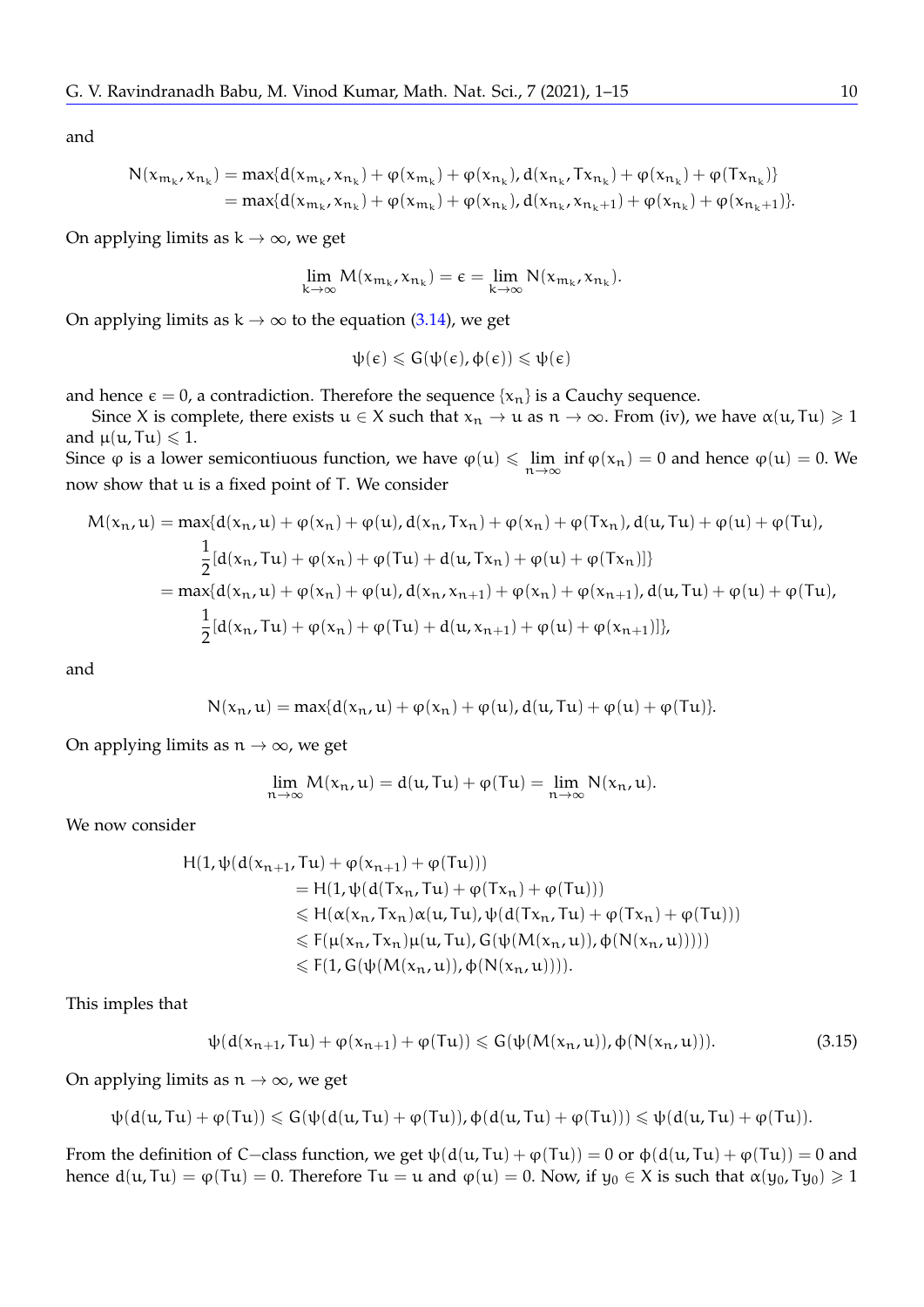$$
H(1, \psi(d(u, v))) = H(1, \psi(d(u, v) + \varphi(u) + \varphi(v)))
$$
  
= H(1, \psi(d(Tu, Tv) + \varphi(Tu) + \varphi(Tv)))  

$$
\leq H(\alpha(u, Tu)\alpha(v, Tv), \psi(d(Tu, Tv) + \varphi(Tu) + \varphi(Tv)))
$$
  

$$
\leq F(\mu(u, Tu)\mu(v, Tv), G(\psi(M(u, v)), \varphi(N(u, v))))
$$
  

$$
\leq F(1, G(\psi(M(u, v)), \varphi(N(u, v)))).
$$

Therefore  $\psi(d(u,v)) \leq G(\psi(M(u,v)), \phi(N(u,v))) = G(\psi(d(u,v)), \phi(d(u,v))) \leq \psi(d(u,v)).$ 

Hence  $G(\psi(d(u, v)), \phi(d(u, v))) = \psi(d(u, v)).$  From the definition of C– class function, we get either  $\psi(d(u, v)) = 0$  or  $\phi(d(u, v)) = 0$  and hence  $v = u$ . Therefore T has a unique fixed point  $u \in X$  and  $\varphi(\mathfrak{u})=0.$  $\Box$ 

# **4. Corollaries and examples**

**Corollary 4.1.** *Let*  $(X, d)$  *be a complete metric space. Let*  $G(\mathbb{R}^+, \mathbb{R}^+) \subseteq \mathbb{R}^+$ *. Let*  $T : X \to X$  *be a function. Assume that*

(i) *there exist*  $\alpha, \mu : X \times X \rightarrow \mathbb{R}^+$  *and*  $\psi, \phi \in \Psi$  *such that* 

$$
[\psi(d(Tx,Ty)+\phi(Tx)+\phi(Ty))+l]^{\alpha(x,Tx)\alpha(y,Ty)}\leqslant \mu(x,Tx)\mu(y,Ty)G(\psi(M(x,y)),\phi(N(x,y)))+l^{\alpha(x,Ty)}G(\psi(M(x,y)))
$$

*for any*  $x, y \in X$ ,  $l > 1$ , *where*  $\varphi : X \to \mathbb{R}^+$  *is lower semicontinuous.* 

$$
M(x,y) = \max\{d(x,y) + \varphi(x) + \varphi(y), d(x,Tx) + \varphi(x) + \varphi(Tx), d(y,Ty) + \varphi(y) + \varphi(Ty),
$$
  

$$
\frac{1}{2}[d(x,Ty) + \varphi(x) + \varphi(Ty) + d(y,Tx) + \varphi(y) + \varphi(Tx)]\},
$$
  

$$
N(x,y) = \max\{d(x,y) + \varphi(x) + \varphi(y), d(y,Ty) + \varphi(y) + \varphi(Ty)\}.
$$

- (ii) T *is an* α−*admissible and* µ−*subadmissible mapping.*
- (iii) (F, H) *is a special uplcass of type I.*
- (iv) *if*  $\{x_n\}$  *is any sequence in* X *such that*  $\alpha(x_n, Tx_n) \ge 1$ ,  $\mu(x_n, Tx_n) \ge 1$  *and*  $x_n \to z$  *then*  $\alpha(z, Tz) \ge 1$  *and*  $\mu(z, Tz) \leqslant 1.$

*Assume that there exists*  $x_0 \in X$  *such that*  $\alpha(x_0, Tx_0) \ge 1$  *and*  $\mu(x_0, Tx_0) \le 1$ *. Then there exists*  $u \in X$  *such that*  $Tu = u$  *and*  $\varphi(u) = 0$ . *Furthermore, if there exists*  $y_0 \in X$  *such that*  $\alpha(y_0, Ty_0) \ge 1$  *and*  $\mu(y_0, Ty_0) \le 1$  *then there exists*  $v \in X$  *such that*  $Tv = v$  *and*  $\varphi(v) = 0$ . In this case,  $v = u$ , that is the fixed point u is unique in this sense.

*Proof.* Follows by choosing  $H(x, y) = (y + 1)^x$  and  $F(s, t) = st + 1$  for any  $x \in \mathbb{R}$ ,  $y, s, t \in \mathbb{R}^+$  in Theorem [3.1.](#page-5-3)  $\Box$ 

If  $H(x,y) = xy$ ,  $F(s,t) = st$  for all  $x \in \mathbb{R}$ ,  $y$ ,  $s$ ,  $t \in \mathbb{R}^+$ ,  $\mu(x,y) = 1$ ,  $\varphi(x) = 0$  for all  $x, y \in X$  in Theorem [3.1,](#page-5-3) then we obtain the following.

**Corollary 4.2.** *Let*  $(X, d)$  *be a complete metric space. Let*  $G(R^+, R^+) \subset R^+$ *. Let*  $T : X \to X$  *be a function. Assume that*

(i) *there exist*  $\alpha$  :  $X \times X \rightarrow \mathbb{R}^+$  *and*  $\psi$ ,  $\phi \in \Psi$  *such that* 

$$
\alpha(x,Tx)\alpha(y,Ty)\psi(d(Tx,Ty))\leqslant G(\psi(M(x,y)),\varphi(N(x,y))),
$$

*for any*  $x, y \in X$ *, where* 

$$
M(x, y) = \max\{d(x, y), d(x, Tx), d(y, Ty), \frac{1}{2}[d(x, Ty) + d(y, Tx)]\}
$$

*and*

$$
N(x,y) = \max\{d(x,y), d(y,Ty)\}.
$$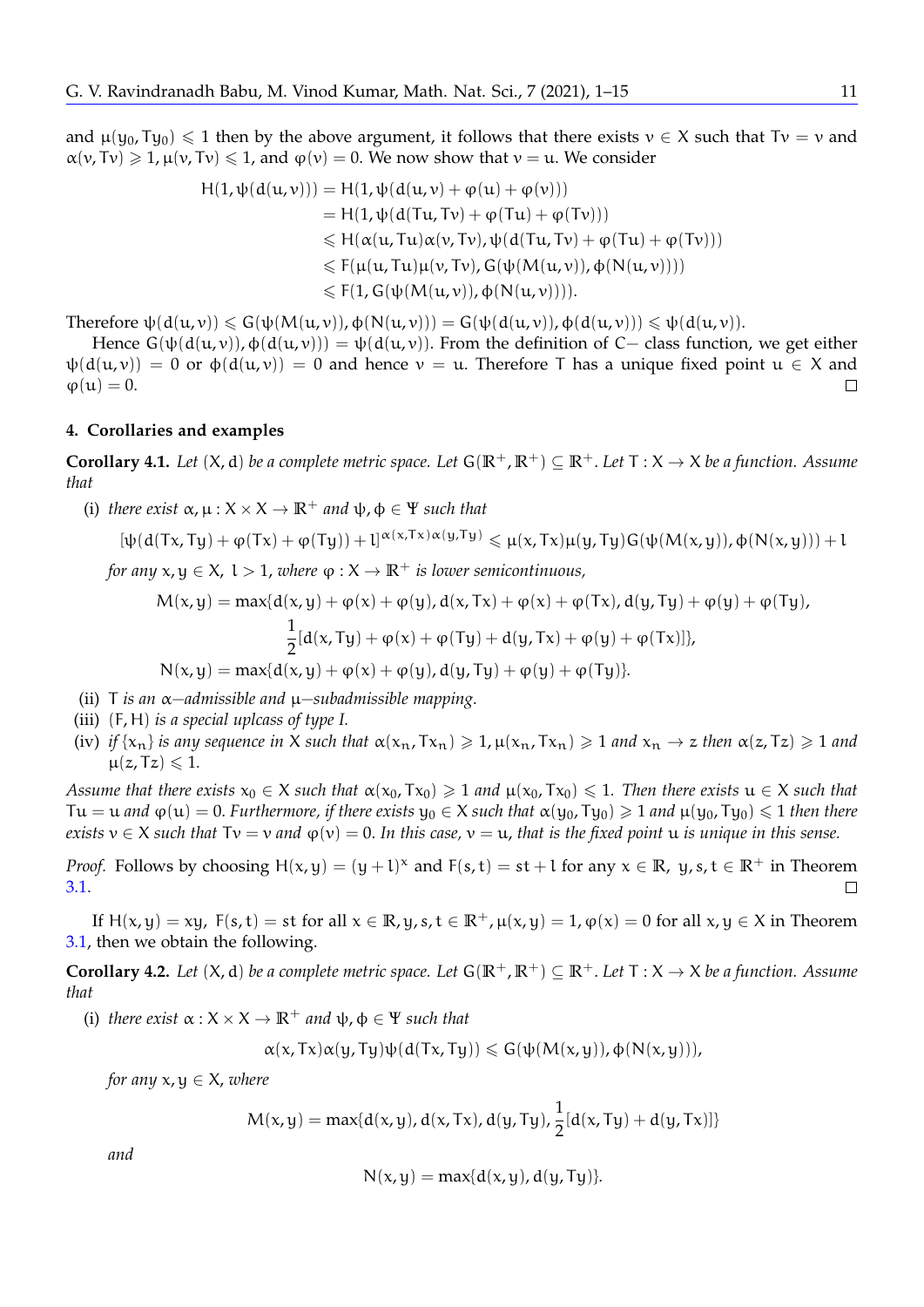(ii) T *is an* α−*admissible mapping.*

(iii) *if*  $\{x_n\}$  *is any sequence in* X *such that*  $\alpha(x_n, x_{n+1}) \ge 1$  *and*  $\{x_n\} \to z$  *then*  $\alpha(z, Tz) \ge 1$ *.* 

*Assume that there exists*  $x_0 \in X$  *such that*  $\alpha(x_0, Tx_0) \geq 1$ . Then there exists  $u \in X$  *such that*  $Tu = u$ . *Furthermore*, *if there exists*  $y_0 \in X$  *such that*  $\alpha(y_0, Ty_0) \ge 1$  *and*  $\mu(y_0, Ty_0) \le 1$  *then there exists*  $v \in X$  *such that*  $Tv = v$  *and*  $\varphi(v) = 0$ . In this case,  $v = u$ , that is the fixed point u is unique in this sense.

<span id="page-11-0"></span>**Corollary 4.3.** Let  $(X, d)$  be a complete metric space. Let  $T : X \rightarrow X$  be a function. Assume that there exist  $\psi, \phi \in \Psi$  *such that*  $\psi(t) \geq \phi(s)$  *whenever*  $t \geq s$  *and* 

$$
\psi(d(Tx,Ty)+\phi(Tx)+\phi(Ty))\leqslant \psi(M(x,y))-\varphi(N(x,y)),
$$

*for any*  $x, y \in X$ *, where*  $\varphi : X \to \mathbb{R}^+$  *is lower semicontinuous,* 

$$
M(x,y) = \max\{d(x,y) + \varphi(x) + \varphi(y), d(x,Tx) + \varphi(x) + \varphi(Tx), d(y,Ty) + \varphi(y) + \varphi(Ty),
$$
  

$$
\frac{1}{2}[d(x,Ty) + \varphi(x) + \varphi(Ty) + d(y,Tx) + \varphi(y) + \varphi(Tx)]\},
$$
  

$$
N(x,y) = \max\{d(x,y) + \varphi(x) + \varphi(y), d(y,Ty) + \varphi(y) + \varphi(Ty)\}.
$$

*Let*  $x_0 \in X$ *. Then there exists a unique*  $u \in X$  *such that*  $Tu = u$  *and*  $\varphi(u) = 0$ *.* 

*Proof.* Follows by choosing

$$
G(s,t) = \begin{cases} s-t, & \text{if } s \geq t, \\ 0, & \text{otherwise,} \end{cases}
$$

H(x, y) = xy,  $F(s, t) = st$ , for all  $x \in \mathbb{R}$ , y, s,  $t \in \mathbb{R}^+$  and  $\alpha(x, y) = 1 = \mu(x, y)$ , for all  $x, y \in X$  in Theorem [3.1.](#page-5-3)  $\Box$ 

The proof of the following corollary is similar to that of Corollary [4.3.](#page-11-0)

**Corollary 4.4.** *Let*  $(X, d)$  *be a complete metric space. Let*  $T : X \rightarrow X$  *be a function. Assume that there exist* φ, ψ ∈ Ψ *such that*

$$
\psi(d(Tx,Ty)+\phi(Tx)+\phi(Ty))\leqslant \psi(M(x,y))-\varphi(M(x,y))
$$

*for any*  $x, y \in X$ , *where*  $\varphi : X \to \mathbb{R}^+$  *is lower semicontinuous*,

$$
M(x,y) = \max\{d(x,y) + \varphi(x) + \varphi(y), d(x,Tx) + \varphi(x) + \varphi(Tx), d(y,Ty) + \varphi(y) + \varphi(Ty),
$$
  

$$
\frac{1}{2}[d(x,Ty) + \varphi(x) + \varphi(Ty) + d(y,Tx) + \varphi(y) + \varphi(Tx)]\}.
$$

*Let*  $x_0 \in X$ *. Then there exists a unique*  $u \in X$  *such that*  $Tu = u$  *and*  $\varphi(u) = 0$ *.* 

If  $\varphi = 0$  in Corollary [4.3](#page-11-0) then we obtain the following.

**Corollary 4.5.** *Let*  $(X, d)$  *be a complete metric space. Let*  $T : X \rightarrow X$  *be a function. Assume that there exist*  $\psi$ ,  $\phi \in \Psi$  *such that*  $\psi(t) \geq \phi(s)$  *for any*  $t \geq s$  *and* 

$$
\psi(d(Tx,Ty))\leqslant \psi(M(x,y))-\varphi(N(x,y)),
$$

*for any*  $x, y \in X$ *, where* 

$$
M(x, y) = \max\{d(x, y), d(x, Tx)\}, d(y, Ty), \frac{1}{2}[d(x, Ty) + d(y, Tx)]\},
$$
  

$$
N(x, y) = \max\{d(x, y), d(y, Ty)\}.
$$

*Let*  $x_0 \in X$ *. Then there exists a unique*  $u \in X$  *such that*  $Tu = u$ *.*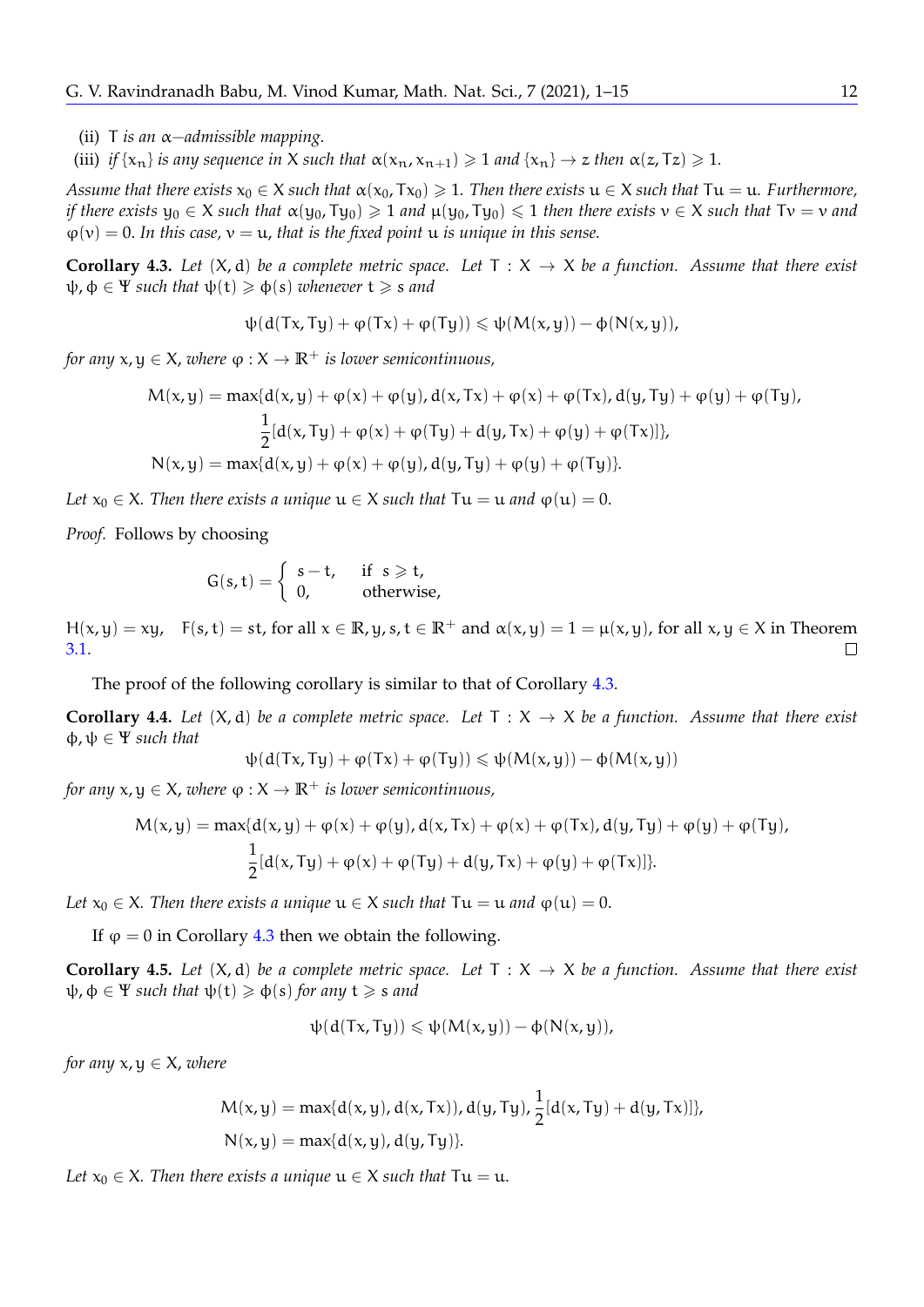We now present an example in support of Theorem [3.1.](#page-5-3)

**Example 4.6.** Let  $X = [0, 1]$  with usual metric. We define  $H : \mathbb{R} \times \mathbb{R}^+ \to \mathbb{R}$ , F, G:  $\mathbb{R}^+ \times \mathbb{R}^+ \to \mathbb{R}$  by  $H(x, y) = xy$ ,  $F(s, t) = st$  and

$$
G(s,t) = \begin{cases} s-t, & \text{if } s \geq t, \\ 0, & \text{otherwise,} \end{cases}
$$

for any  $x \in \mathbb{R}$ ,  $y, s, t \in \mathbb{R}^+$ . We define  $\varphi : X \to \mathbb{R}^+$  by

$$
\varphi(x) = \begin{cases} x, & \text{if } 0 \leq x < \frac{1}{2}, \\ \frac{x}{2}, & \text{if } x \geq \frac{1}{2}, \end{cases}
$$

for any  $x \in X$ . Clearly  $\varphi$  is lower semicontinuous. We define  $T : X \to X$ ,  $\alpha, \mu : X \times X \to \mathbb{R}^+$  by  $T(x) = \frac{x^2}{2[8]}$  $\frac{x}{2[8-x]'}$ 

$$
\alpha(x,y) = \begin{cases} \sqrt{2}, & \text{if } x \geqslant y, \\ 0, & \text{otherwise,} \end{cases}
$$

and

$$
\mu(x,y) = \begin{cases} \frac{1}{\sqrt{3}}, & \text{if } x \geq y, \\ 2, & \text{otherwise}, \end{cases}
$$

for any  $x, y \in X$ . First we show that T is  $\alpha$ -admissible. Let  $x, y \in X$  be such that  $\alpha(x, y) \geq 1$ . Then  $x \geq y$ . Clearly  $\frac{x^2}{2[8-x]} \geq \frac{y^2}{2[8-x]}$  $\frac{y^2}{2[8-y]}$  and hence Tx  $\geq$  Ty. Therefore  $\alpha(Tx, Ty) \geq 1$  and hence T is  $\alpha$ -admissible mapping. Similarly we can show that T is  $\mu$ –subadmissible mapping. We define  $\psi$ ,  $\phi$  :  $\mathbb{R}^+ \to \mathbb{R}^+$  by  $ψ(t) = 18t$  and  $φ(t) = \frac{9t}{1+4t}$  for any  $t \in \mathbb{R}^+$ . Clearly  $ψ$ ,  $φ \in \Psi$ . Without loss of generality, we assume that  $x \geqslant y$ . We consider

$$
d(Tx,Ty) + \phi(Tx) + \phi(Ty) \le d(Tx,Ty) + Tx + Ty = 2 \quad Tx = 2 \quad \frac{x^2}{2[8-x]} = \frac{x^2}{8-x},
$$

and hence

$$
\psi(d(Tx,Ty)+\phi(Tx)+\phi(Ty))\leqslant \psi(\frac{x^2}{8-x})=\frac{18x^2}{8-x}.
$$

Since  $x, y \in [0, 1]$  we have  $x \geq T x$  and  $y \geq T y$ . Therefore

$$
\alpha(x, Tx)\alpha(y, Ty)\psi(d(Tx, Ty) + \varphi(Tx) + \varphi(Ty)) \leq \frac{36x^2}{8-x}.
$$
\n(4.1)

We consider

$$
M(x,y) = \max\{d(x,y) + \varphi(x) + \varphi(y), d(x,Tx) + \varphi(x) + \varphi(Tx), d(y,Ty) + \varphi(y) + \varphi(Ty),
$$
  
\n
$$
\frac{1}{2}[d(x,Ty) + \varphi(x) + \varphi(Ty) + d(y,Tx) + \varphi(y) + \varphi(Tx)]\}
$$
  
\n
$$
\geq d(x,Tx) + \varphi(x) + \varphi(Tx)
$$
  
\n
$$
\geq \frac{d(x,Tx)}{2} + \frac{x}{2} + \frac{Tx}{2}
$$
  
\n
$$
= x.
$$

Therefore

<span id="page-12-0"></span>
$$
\psi(M(x, y)) \geqslant \psi(x) = 18x. \tag{4.2}
$$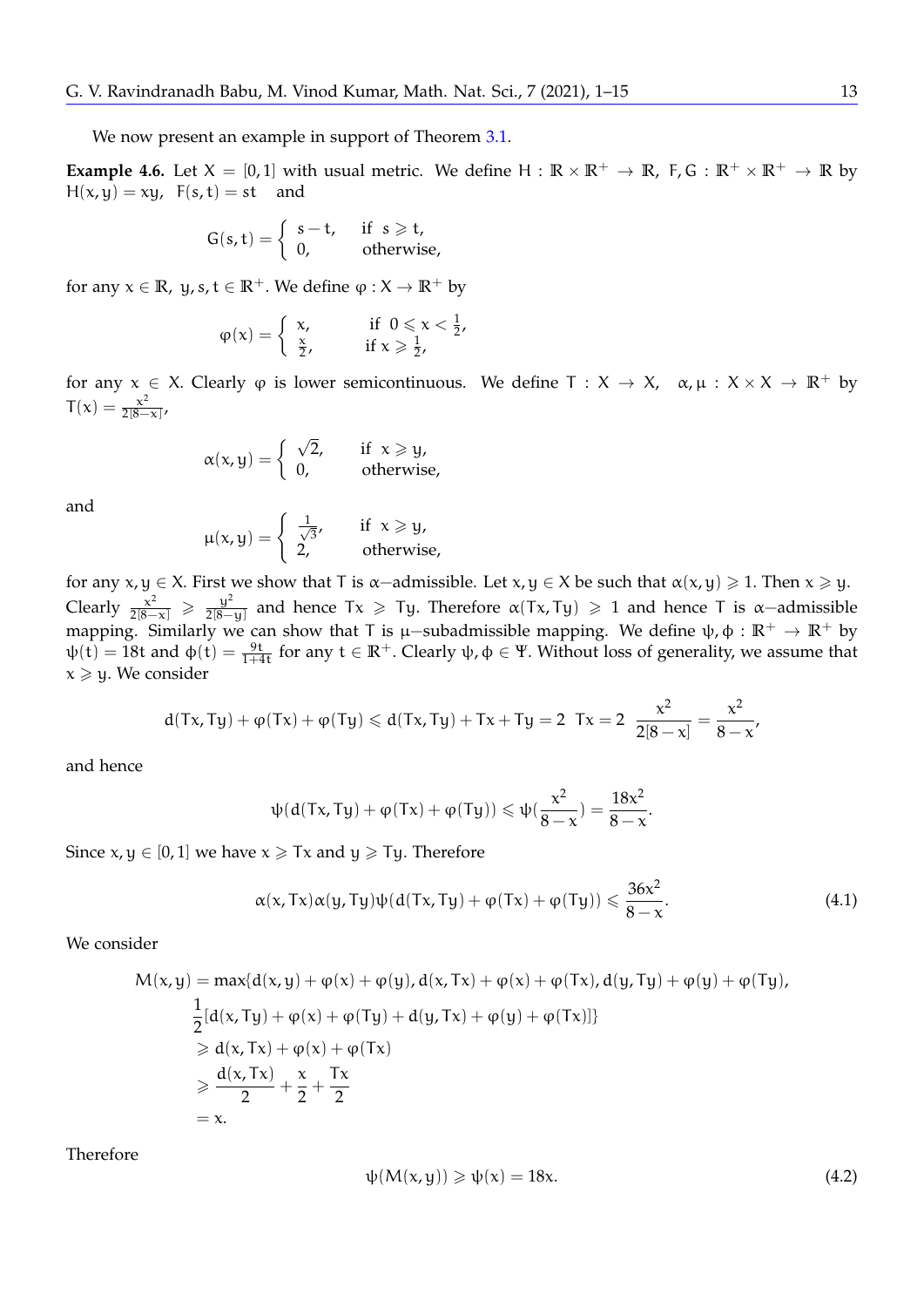We consider

$$
N(x,y) = \max\{d(x,y) + \varphi(x) + \varphi(y), d(y,Ty) + \varphi(y) + \varphi(Ty)\}
$$
  
\$\leq\$ max{ $d(x,y) + x + y, d(y,Ty) + y + Ty$ }  
 $= \max\{2x, 2y\}$   
 $= 2x.$ 

Therefore

<span id="page-13-5"></span>
$$
\Phi(N(x,y)) \leq \Phi(2x) = \frac{18x}{1+8x}.\tag{4.3}
$$

From  $(4.2)$  and  $(4.3)$  we get

$$
\psi(M(x,y)) - \phi(N(x,y)) \geqslant 18x - \frac{18x}{1+8x} = \frac{144x^2}{1+8x}.
$$

We consider

$$
F(\mu(x, Tx)\mu(y, Ty), G(\psi(M(x, y)), \phi(N(x, y))))
$$
\n
$$
= F(\mu(x, Tx)\mu(y, Ty), \psi(M(x, y)) - \phi(N(x, y)))
$$
\n(since  $\psi(M(x, y)) \ge 18x \ge \frac{18x}{1+8x} \ge \phi(N(x, y)))$   
\n
$$
= \mu(x, Tx)\mu(y, Ty)(\psi(M(x, y)) - \phi(N(x, y)))
$$
\n
$$
\ge \frac{1}{3} \frac{144x^2}{1+8x}
$$
\n
$$
\ge \frac{36x^2}{8-x}
$$
 (since  $x \in [0, 1]$ )  
\n
$$
\ge \alpha(x, Tx)\alpha(y, Ty)\psi(d(Tx, Ty) + \phi(Tx) + \phi(Ty)))
$$
  
\n
$$
= H(\alpha(x, Tx)\alpha(y, Ty), \psi(d(Tx, Ty) + \phi(Tx) + \phi(Ty))).
$$

Let  $\{x_n\}$  be any sequence such that  $\alpha(x_n, x_{n+1}) \ge 1$  for any  $n \in \mathbb{N} \cup \{0\}$ . Then  $x_n \ge x_{n+1}$  for any n ∈ **N** ∪ {0}. Therefore the sequence { $x_n$ } is a decreasing sequence and hence convergent. Let  $\lim_{n\to\infty} x_n = z$ .<br>Since [0, 1] is complete up here  $z \in [0, 1]$ . Therefore  $z > \text{Tr}$  and hence  $x(z, \text{Tr}) > 1$  and  $y(z, \text{Tr}) \le$ Since [0, 1] is complete we have  $z \in [0, 1]$ . Therefore  $z \geq Tz$  and hence  $\alpha(z, Tz) \geq 1$  and  $\mu(z, Tz) \leq 1$ . We observe that  $\alpha(x, Tx) \ge 1$  and  $\mu(x, Tx) \le 1$  for any  $x \in X$ . Hence all the hypotheses of Theorem [3.1](#page-5-3) hold and  $0 \in X$  is the unique fixed point of T with  $\varphi(0) = 0$ .

#### **Acknowledgment**

The authors would like to thank the honorable editor and referee for their valuable suggestions.

#### **References**

- <span id="page-13-0"></span>[1] Ya. I. Alber, S. Guerre-Delabriere, *[Principles of weakly contractive maps in Hilbert spaces New results in Operator theory](https://link.springer.com/chapter/10.1007/978-3-0348-8910-0_2)*, Adv. Appl., **98** [\(1997\), 7–22.](https://link.springer.com/chapter/10.1007/978-3-0348-8910-0_2) [1](#page-0-0)
- <span id="page-13-4"></span>[2] A. H. Ansari, *Note on* φ − ψ− *[contractive type mappings and related fixed point](https://www.researchgate.net/publication/309033585_Note_on_ph-ps-contractive_type_mappings_and_related_fixed_point)*, The 2nd Regional Conference on [Mathematics and Applications, Payame Noor University Tehran, \(2014\), 377–380.](https://www.researchgate.net/publication/309033585_Note_on_ph-ps-contractive_type_mappings_and_related_fixed_point) [2,](#page-2-0) [2.6,](#page-2-1) [2](#page-3-2)
- <span id="page-13-1"></span>[3] [A. H. Ansari, D. Dolicanin-Djekic, T. Dosenovic, S. Radenovic,](https://www.jstor.org/stable/26194999) *Coupled coincidence point theorems for* (α − µ − ψ − H − F)−*[two sided contractive type mappings in partially ordered metric spaces using compatible mappings](https://www.jstor.org/stable/26194999)*, Filomat, **31** [\(2017\), 2657–2673.](https://www.jstor.org/stable/26194999) [1,](#page-0-0) [2.7,](#page-2-2) [2.8,](#page-2-3) [2.9,](#page-2-4) [2.10,](#page-3-3) [2](#page-3-2)
- <span id="page-13-2"></span>[4] A. H. Ansari, H. Isik, S. Radenovic, *[Coupled fixed point theorems for contractive mappings involving new function classes](https://www.jstor.org/stable/26194926) and applications*, Filomat, **31** [\(2017\), 1893–1907.](https://www.jstor.org/stable/26194926) [1](#page-0-0)
- <span id="page-13-3"></span>[5] A. H. Ansari, J. Kaewcharoen, C−*[class functions and fixed point theorems for generalized](https://www.emis.de/journals/TJNSA/includes/files/articles/Vol9_Iss6_4177--4190_C--class_functions_and_fixed_point.pdf)* α − η − ψ − φ − F−*contraction type mappings in* α − η *complete metric spaces*[, J. Nonlinear Sci. Appl.,](https://www.emis.de/journals/TJNSA/includes/files/articles/Vol9_Iss6_4177--4190_C--class_functions_and_fixed_point.pdf) **9** (2016), 4177–4190. [1](#page-0-0)